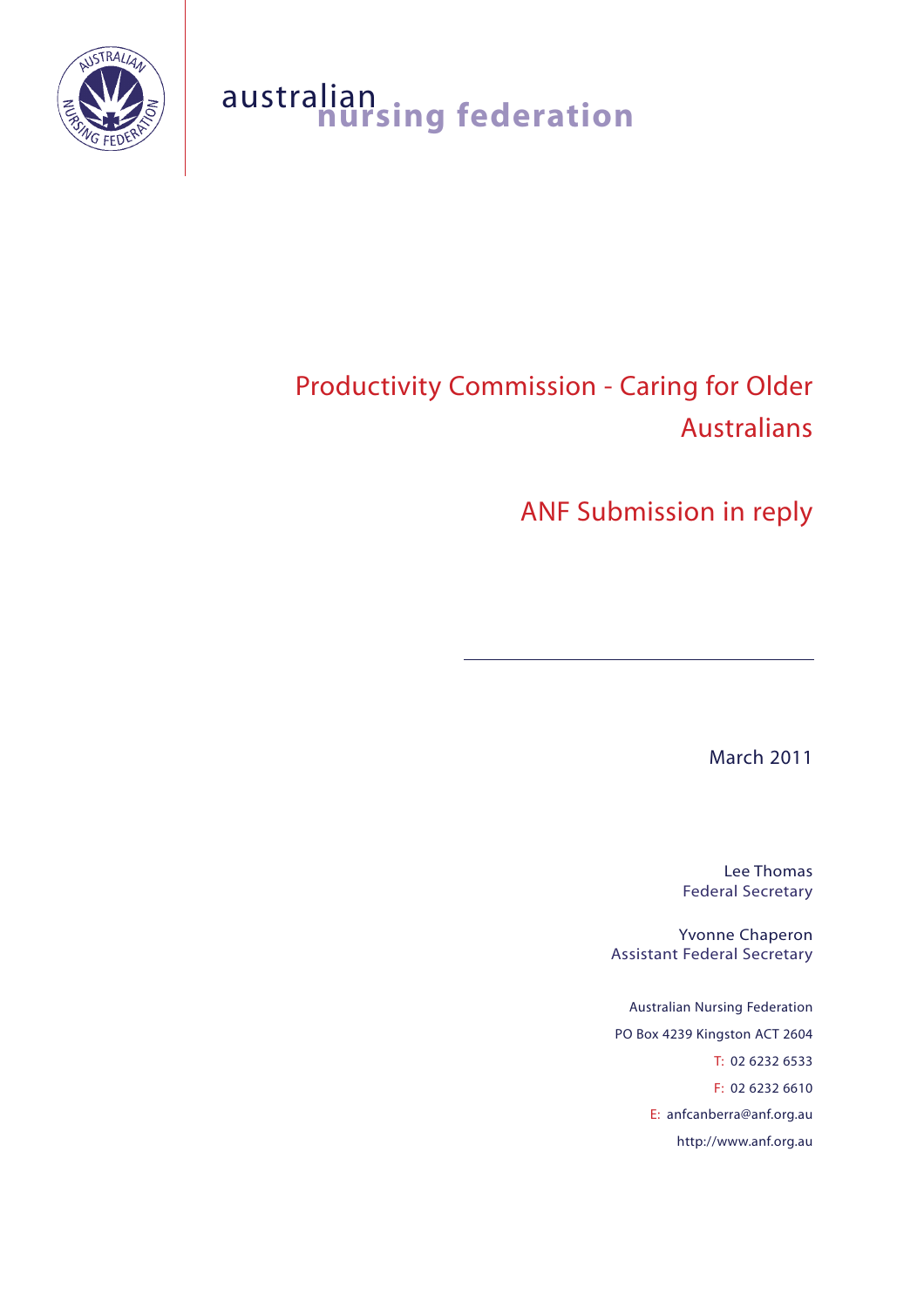#### ANF submission in reply

Thank you for the opportunity to present the final submission of the Australian Nursing Federation on the *Caring for Older Australians*, Productivity Commission Draft Report.

The Australian Nursing Federation relies on our original submissions provided to the Productivity Commission as background to our recommendations in this final submission.

The Australian Nursing Federation broadly supports many of the recommendations in the draft report, and this submission provides our feedback on those issues, as well as recommendations in key areas which are:

- 1. Providing an industrial mechanism to fix the wages gap (which will assist with recruitment and retention of workers to this industry); and boost levels of service delivery;
- 2. The implementation of a skills mix and staffing level tool (including a preamble on why the need for nursing in aged care);
- 3. A national system of licencing of assistants in nursing in aged care, ensuring the protection of residents and consumers;
- 4. Medication management;
- 5. Response to the Gateway;
- 6. Access and equity;
- 7. Accommodation and care;
- 8. Removal of high care/low care distinction
- 9. Role of Nurse practitioners in aged care;
- 10. Teaching in residential aged care facilities

The ANF will be providing direct evidence on each of the above main points during the public hearings, predominately from registered nurses, enrolled nurses and assistants in nursing in aged care who have the experience and expertise of working in this sector.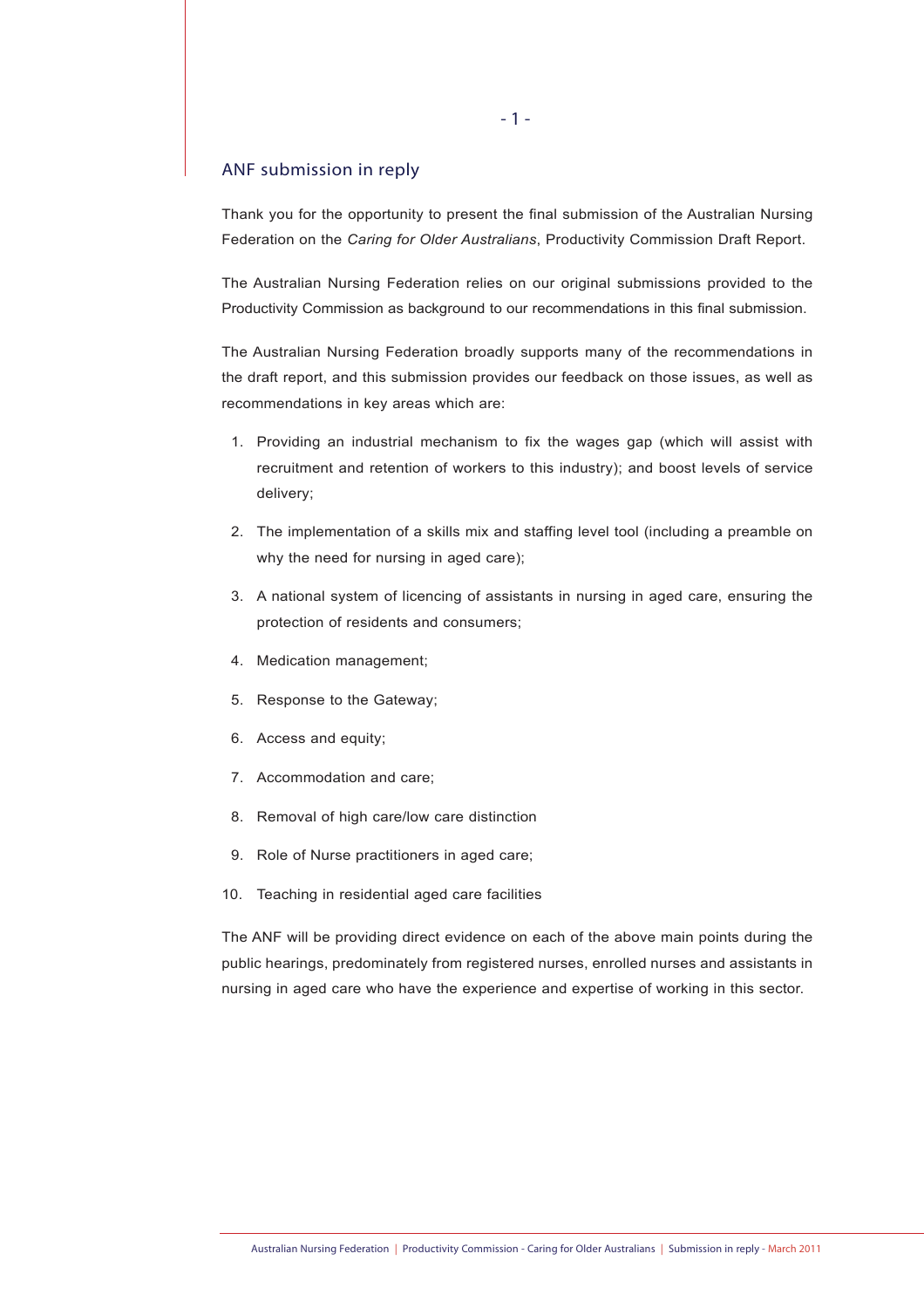#### Closing the wages gap / Comparable wages

The ANF believes that the Productivity Commission draft report recognises the issues associated with the adequacy of the aged care workforce and the levels of pay and working conditions. However, whilst the draft report recognises that that the current remedy for these issues such as pay equity applications and low paid bargaining will not provide the outcome necessary to fix the problem of low pay in aged care, the report fails to set out any clear direction on how to remedy this problem in the near future.

On February 14 2011, the Hon. Mark Butler MP, Minister for Ageing, said:

*The wages gap for all occupations in aged care, whether residential or community is significant. That is obviously not only an issue of fairness and equity for those who work in this incredibly important sector, but it's also an issue of being able to recruit and retain the adequately trained workers we need to provide the quality care that we expect older Australians to receive.* 

*I know, talking to consumers and their families and doctors, that the continuity of care you get from people who are willing to work in a residential care facility for years upon years doesn't have a price. It's incredibly important to the sort of care that we're able to provide our residents. Continuity of care, fairness and the capacity to recruit and retain an adequate workforce are all wound up very clearly with this question of wages. You'll be pleased I imagine that the Productivity Commission as a start has recommended as a draft recommendation that funding for aged care be based on the notion of competitive wages, and specifically mentioned the gap between residential care nurse wages and wages paid to nurses in the public hospital system.* 

*We also know it's very important to pay regard to the skills mix in aged care, residential and community. We know, if you've been going to aged care facilities as I have for a couple of decades that the acuity mix, the complexity of needs of the average resident in a residential facility has changed dramatically over the* last couple of decades and it will continue to change over coming years.

*This requires a highly skilled workforce, both nurses and PCA's and additionally some support workers as well, will need to have very broad and deep ranges of skills to be able to provide the quality of care that we expect.*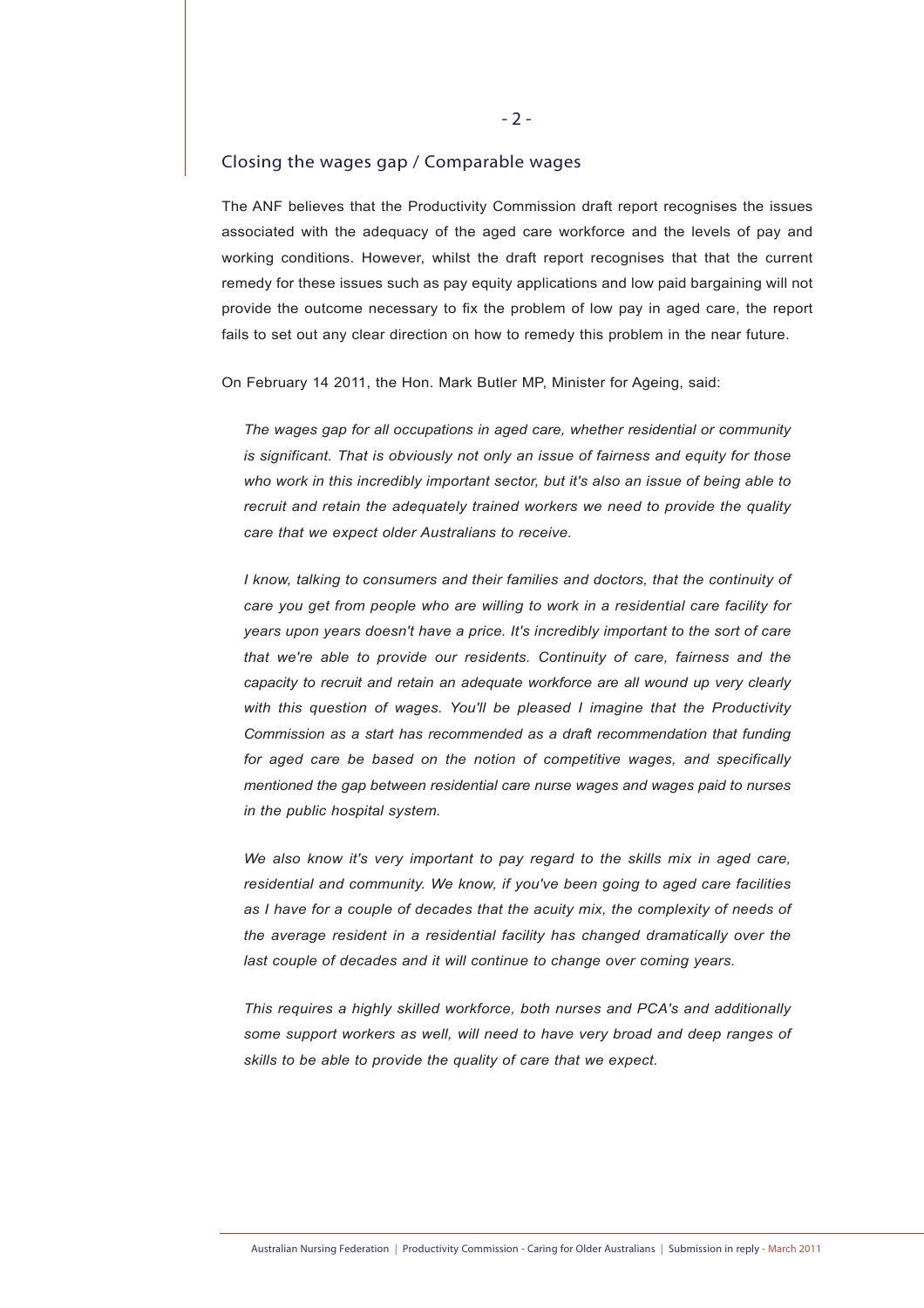#### 1. ANF PROPOSAL - INDUSTRIAL MECHANISM TO FIX THE WAGES GAP

Competitive Wages The Productivity Commission has recommended the Australian Aged Care Regulation Commission should take into account the need to pay competitive wages to nursing and other care staff when assessing and recommending schedule care prices. ANF supports this recommendation and believes that the provision of competitive wages needs to be made available by way of a

transparent and enforceable industrial instrument.

Discussion The ANF supports a pricing and funding structure that allows aged care employers to compete for labour for nurses and other care staff.

> An ability to offer and maintain remuneration levels is fundamental to competing in the labour market.

> Competitive wages would assist in the recruitment and retention of staff thereby providing for a more stable and committed workforce, a workforce which could better collaborate with providers in support of changes that would enhance the efficiency and effectiveness of the sector.

> ANF views competitive wages as wages comparable to those payable to similar workers in the public and private hospitals sectors.

> While ANF supports recommendations that are intended to enhance the capacity of providers to compete for labour we believe that transparency, accountability and the acquittal of such funds needs to be delivered by way of industrial instruments.

> The ANF proposes that the industry confer to develop a national industrial framework which would commit the parties to support industry wide efficiencies and other changes that would improve resident care and service delivery. The national industrial framework would specify the wages to be paid to nurses and other care staff with such wage rates to be expressed in enterprise agreements between providers, nurses and care staff.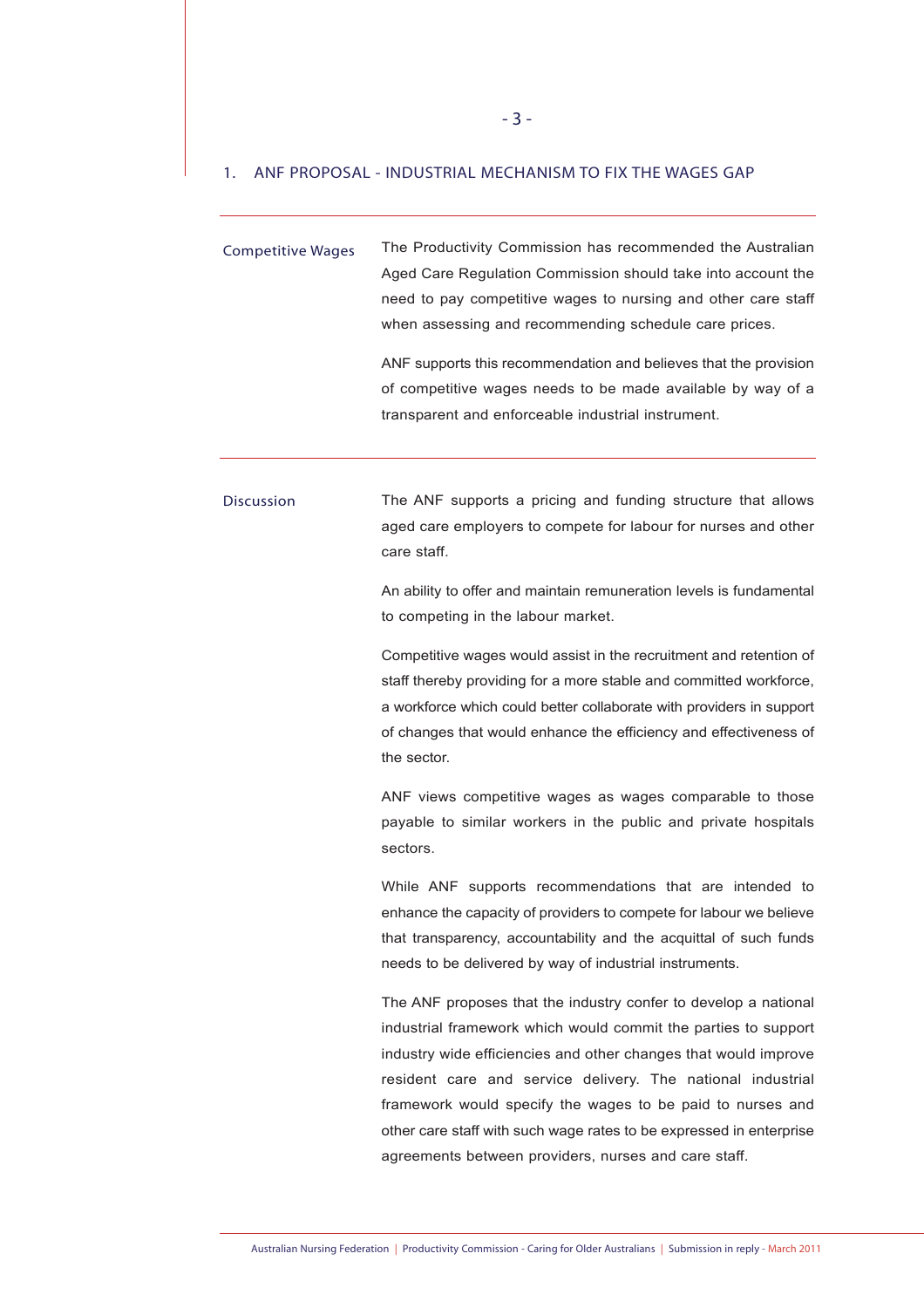- Recommendations The Productivity Commission has recommended the Australian Aged Care Regulation Commission should take into account the need to pay competitive wages to nursing and other care staff when assessing and recommending schedule care prices.
	- 1. The ANF supports this recommendation and believes that the provision of competitive wages needs to be made available by way of a transparent and enforceable industrial instrument.

Additional Materials Attachment 1 to this submission is a draft national framework agreement prepared by the ANF that provides a transparent industrial mechanism to address the wages gap for nurses and other care staff.

> Attachment 2 to this submission is the estimated costs for closing the wages gap for nurses and other care staff as at 1 January 2011. The costs include annual projected costs for maintaining wages parity. Also attached are the projected costs for 2012.

#### 2. ANF PROPOSAL - SKILLS MIX AND STAFFING LEVELS

#### Preamble: Why the need for nursing in aged care

The Productivity Commission's draft report (2011 p.346) acknowledges that personal care needs 'do not generally require a high level of clinical expertise compared to the delivery of health care services, but caring skills and relationship skills are very important and play a significant role in the quality of the care experience'. However, we argue that the 'clinical' and 'personal' are not so easily separated.

Care provided by qualified nurses has the capacity to save lives, prevent complications, prevent suffering, promote wellbeing, and save money (Armstrong, 2009). Using their considerable knowledge, nurses protect patients from the risks and consequences of illness, disability, and infirmity, as well as from the risks and consequences of the treatment of illness. They also protect patients from the risks that occur when illness and vulnerability make it difficult, impossible, or even lethal for patients to perform the activities of daily living - ordinary acts like breathing, turning, going to the toilet, coughing, or swallowing. Nurses are constantly participating in the act of diagnosis, prescription, and treatment and thus make a real difference in outcomes (Gordon, 2006).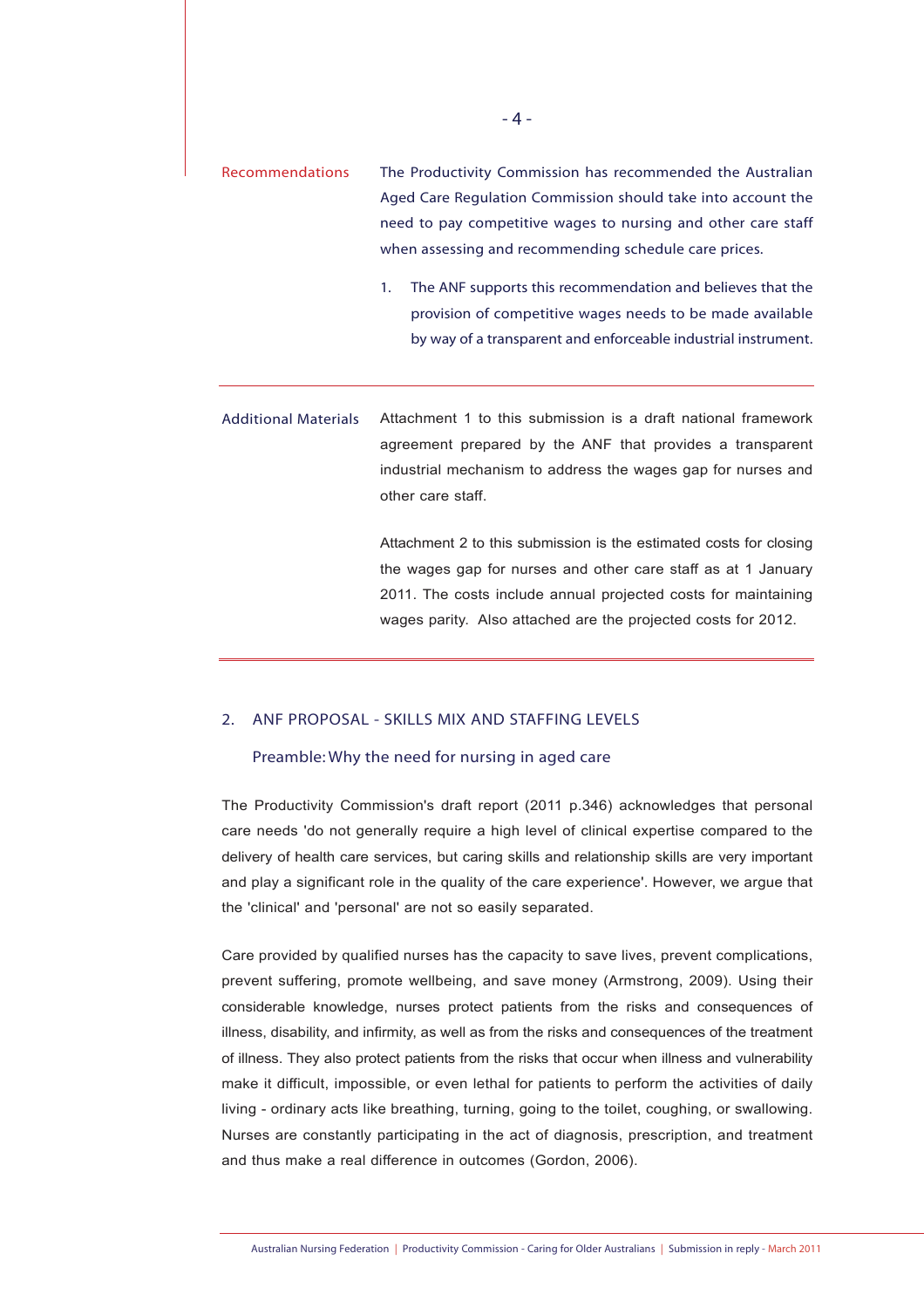The draft report further states that aged care workers 'will generally need to have a caring attitude, possess a broad range of skills and have undertaken appropriate training and experience to ensure that they can provide quality and safe care'. While we don't disagree with these tenets, we highlight the nexus between a caring attitude and the ability to undertake work that requires a high level of interpretive skill. It is the difference between a trained workforce and one that is qualified. These are important distinctions because they point to the difference between 'caring' as an attitude that most people can assume, and 'nursing' as a professional activity requiring specialist knowledge, expertise and values.

The primacy of the patient in the practice of nursing is paramount. There is clear evidence that nurse staffing and patient outcomes are connected in particular through a 'skill mix' that is proportionately higher with registered nurse hours.<sup>1</sup> Safe, quality care requires that health services have:

- an adequate number of nurses;
- an appropriate skill mix (proportion of registered nurses to enrolled nurses and nursing assistants);
- nurses who are educationally and clinically prepared;
- a manageable workload for nurses; and
- sufficient resources to enable nurses to deliver the best possible care (Armstrong, 2009).

There is also a sound economic case for increasing the number of registered nurses in aged care facilities. Registered nursing care is positively associated with reducing adverse events like pneumonia, a complication which adds five days to a patient's average length of stay and is estimated to cost US\$4,000 - \$5,000 per additional day (Cho, 2003). Pneumonia is responsible for increasing length of stay by 75%, a 220% increase in the probability of death, and an 84% increase in costs (Cho, 2003). In addition, poor work environments contribute substantially to nursing turnover, estimated to cost AUD\$150,000 per nurse. It is clear that investing in nursing returns better care outcomes and less use of expensive health care resources.

#### Clinical Governance

The draft report (2011, p.381) suggests that the focus of regulatory reform should be on reducing the extent of regulation on quantity, quality and price of aged care. The proposed Australian Aged Care Regulation Commission will be charged with a range of compliance, enforcement, monitoring and approval responsibilities, yet there is no specific reference to the level and type of clinical governance that should exist within aged care facilities. Accreditation standards provide the mechanism for ensuring compliance across a range of administrative and other matters, but this needs to be broadened and aligned with clinical governance structures.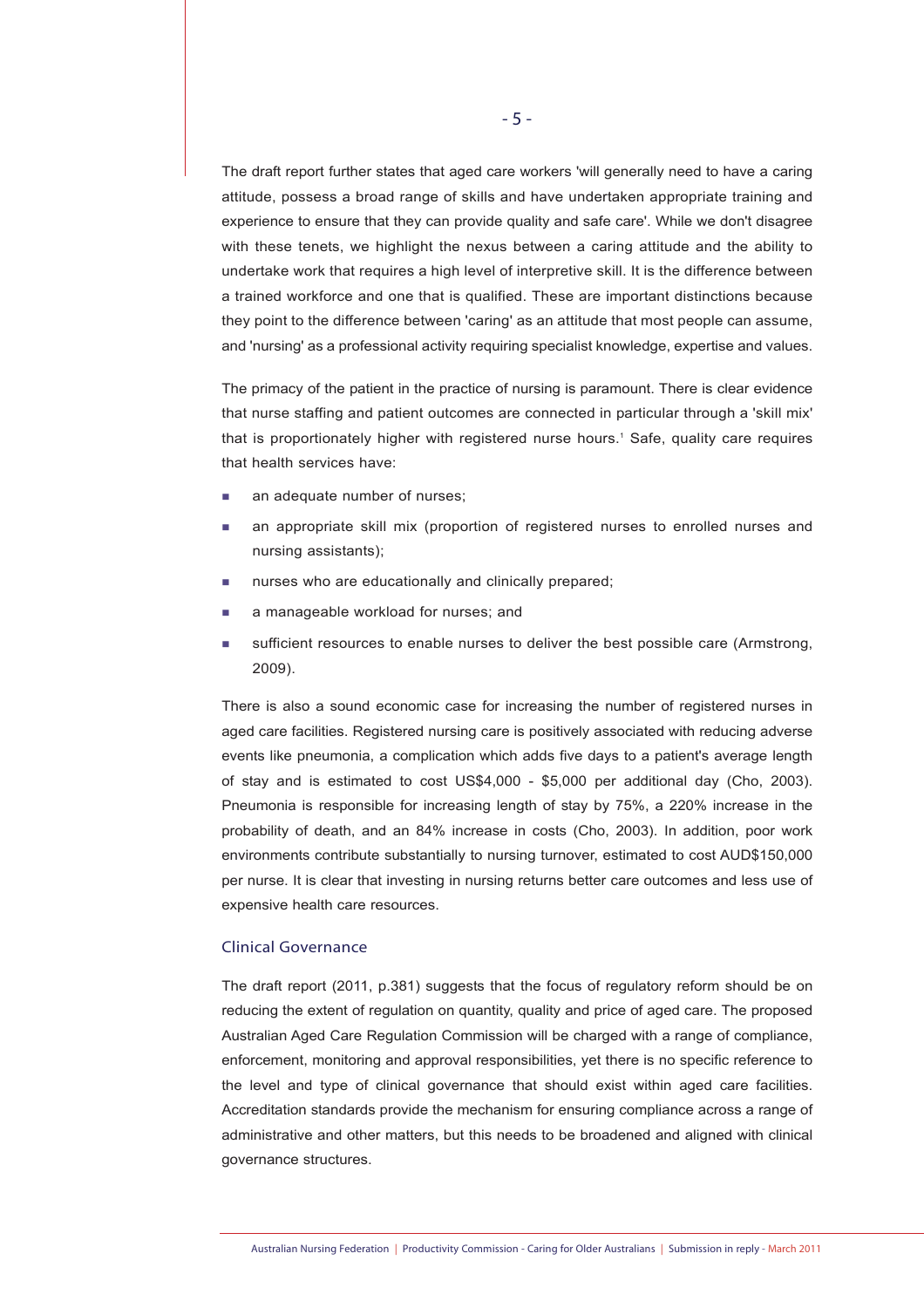Clinical governance is the main vehicle by which aged care providers can be held accountable for safeguarding high standards of care in the same manner as those operating within the acute sector. Clinical governance encompasses many of the activities outlined in the report such as auditing of practice and outcomes, professional education and development and quality of care, however we note that there is limited focus on the role of clinicians in this process. The introduction of clinical governance is aimed at improving the quality of clinical care at all levels of the aged care facility through corporate and clinical accountability. It moves beyond compliance and accreditation as the measures of quality in residential aged care.

Supporting clinical governance will involve more research to establish effective models for aged care, understanding key clinical risks, developing standardised evidenced based care processes and the use of clinical audit. It requires quality indicators to improve care through measurement, monitoring and reporting (Cameron et al, 2009). Importantly, it needs a clinical workforce with a robust, meaningful career structure to sustain it. Strengthening care outcomes for aged care residents will involve identifying areas of clinical risk and developing evidence-based standardised care processes and models of nursing care.

Proper clinical governance will move beyond a culture of quality based on simply meeting accreditation standards towards one that facilitates quality integrated systems. Understanding, managing, measuring and reporting against key clinical risks is an essential component of this. The difficulty in reaching this level of quality lies in no small measure with reversing the substitution of professional clinicians i.e. nurses with unregulated 'carers' that has occurred in aged care. Uncompetitive rates of pay, poor career structures, and a lack of opportunity for collegiate interactions and professional practice review make aged care unattractive to many nurses. Older people are vulnerable to clinical harm and need the attention and services of qualified clinicians when they are ill and frail. 'Caring' is an important factor, but it is not a substitute for good risk management, professional and knowledgeable 'nursing care'.

The Productivity Commission should ensure that nursing is valued in the aged care industry. It is the intrinsic value of nursing work in aged care that goes unrecognised and unrewarded, particularly in cases requiring specialist skills.

Specific care issues for older people include malnutrition, functional mobility, loss of skin integrity, incontinence, falls, delirium, dementia, medication, maintaining self-care and depression (Cameron et al, 2009).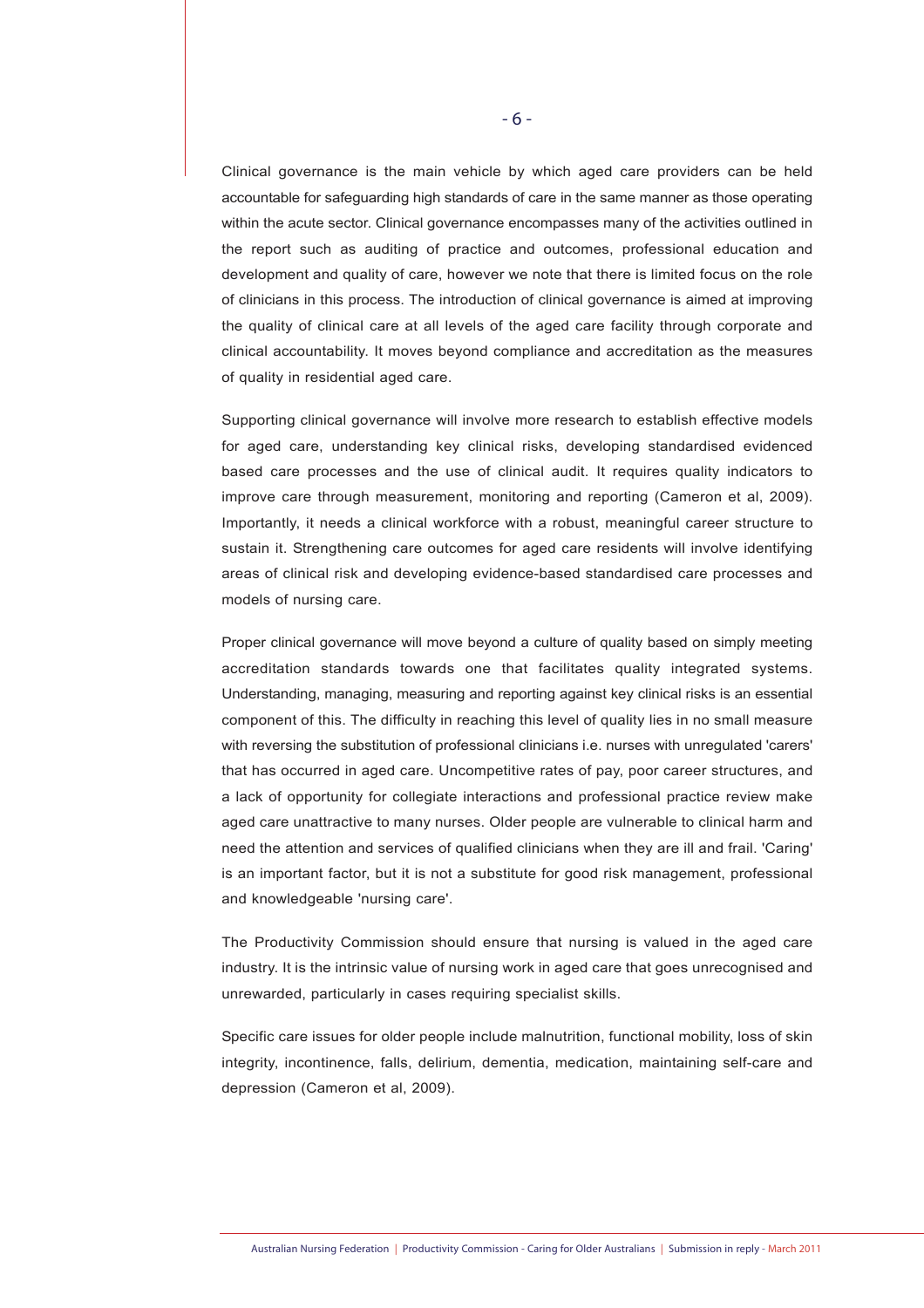#### Skills Mix And Staffing Levels Proposal

 $\overline{\phantom{a}}$ 

| <b>Skills Mix and</b><br><b>Staffing Levels</b> | The Productivity Commission has acknowledged the growing<br>gap between the escalating care needs of clients/residents along<br>with the number of clients/residents in care and the available<br>workforce, now and into the future. However, the Commission<br>has not made any recommendation/s regarding staffing levels or<br>skills mix that should apply - particularly in residential care. |
|-------------------------------------------------|-----------------------------------------------------------------------------------------------------------------------------------------------------------------------------------------------------------------------------------------------------------------------------------------------------------------------------------------------------------------------------------------------------|
| <b>Discussion</b>                               | The ANF believes that the Productivity Commission should make<br>recommendations that will lead to the adoption of minimum staffing<br>standards in the residential care sector as a requirement for care<br>for every client/resident.<br>The ANF propose a skills mix for residential aged care facilities                                                                                        |
|                                                 | based on the following calculation method:                                                                                                                                                                                                                                                                                                                                                          |
|                                                 | If one nurse is allocated to:<br>4 residents per day shift (which would cover assessment,<br>L.<br>care planning and provision, complex and basic care including<br>most showering, assistance with two meals, dressing,<br>medications, etc.) on a day shift; and                                                                                                                                  |
|                                                 | 6 residents per afternoon shift (which would cover all<br>L.<br>assessment, complex and basic care in the afternoon/<br>evening period including showering, assistance with one<br>meal, undressing and preparation for sleep, medications<br>etc.); and                                                                                                                                            |
|                                                 | 15 residents per night shift (which would cover regular<br>supervision, medications, care and assessment of new/ill<br>residents).                                                                                                                                                                                                                                                                  |
|                                                 | The above requirements would result in a minimum requirement<br>of (2+1.33+0.5) 3.85 hours of nursing care per resident per day.                                                                                                                                                                                                                                                                    |
|                                                 | In addition, time is required for indirect care responsibilities<br>(eg: managing medication including counting controlled substances<br>at the end of each shift, nursing handover and professional                                                                                                                                                                                                |

communication, quality assurance/accreditation activities, providing advice and information to families, etc.) and this would equate to an additional **20% loading per shift.**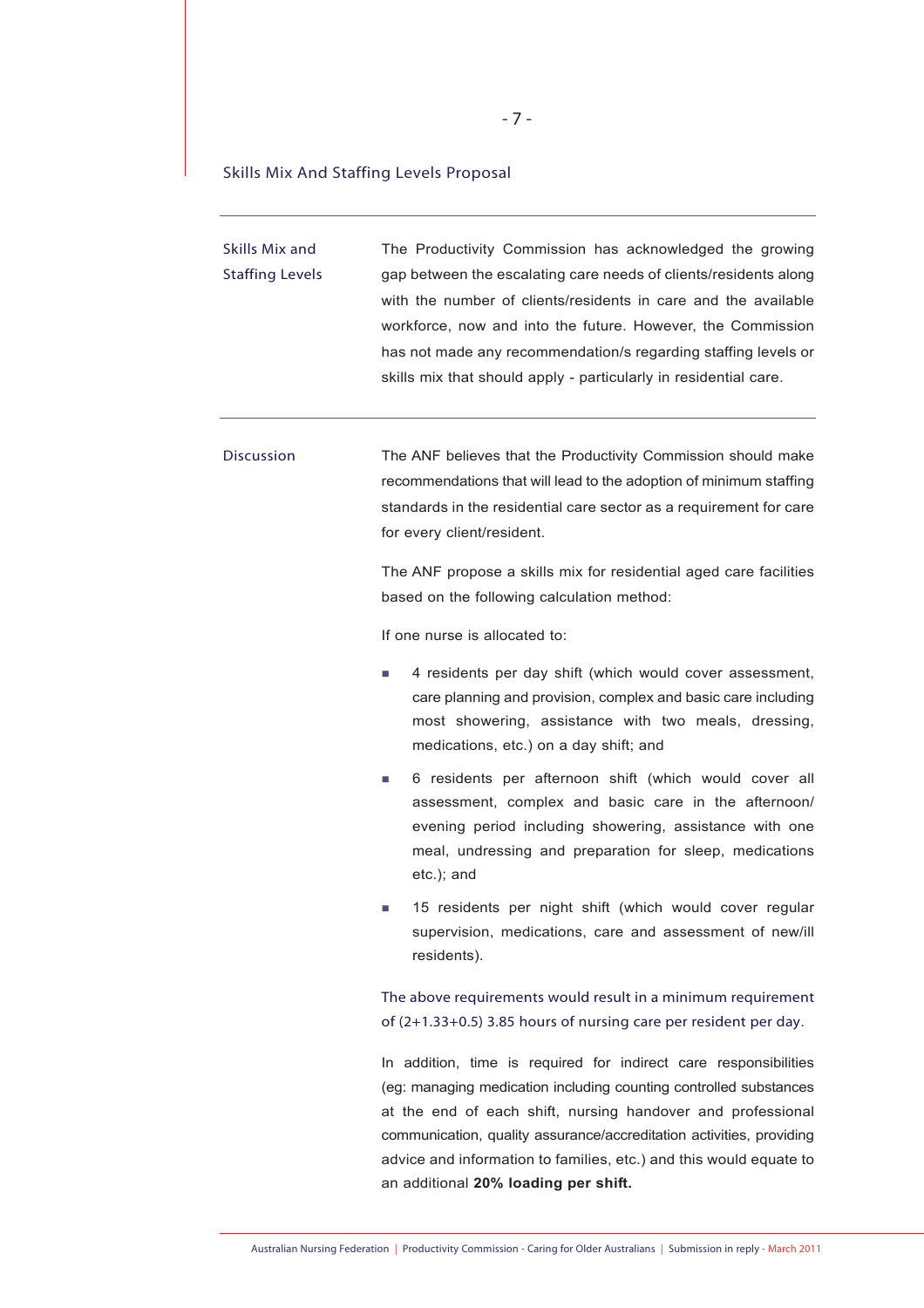- Recommendations 1. The Productivity Commission recommend that residents receive a guarantee of nursing care per resident per day. The ANF recommends based on the above method, that a minimum of 4.5 hours of nursing care per resident per day should be recommended.
	- 2. The development of a care staff/resident and skill mix tool based on ACFI funding tool which reflects the care needs and acuity of residents.
	- 3. The ANF appreciates that in some parts of the industry there will be a requirement to increase overall staffing numbers and this may present difficulties for providers.
	- 4. The Productivity Commission should recommend that these difficulties be addressed by the National Aged Care Regulation Commission in a relevant and practical manner which assists providers to meet their staffing obligations.
	- 5. The staffing needs for each facility would be re-evaluated four times a year to ensure stability for residents, management and staff, unless there is significant and sudden changes in resident acuity.
	- 6. That the staff/resident and skill mix tool be prepared in stage 1: expedited measures within two years of the Draft Implementation Plan (XLIV draft report).
	- 7. The Productivity Commission recommend 24 hour registered nurse cover.
	- 8. Each facility which employs nurses must employ a full time Director of Nursing (or classification equivalent).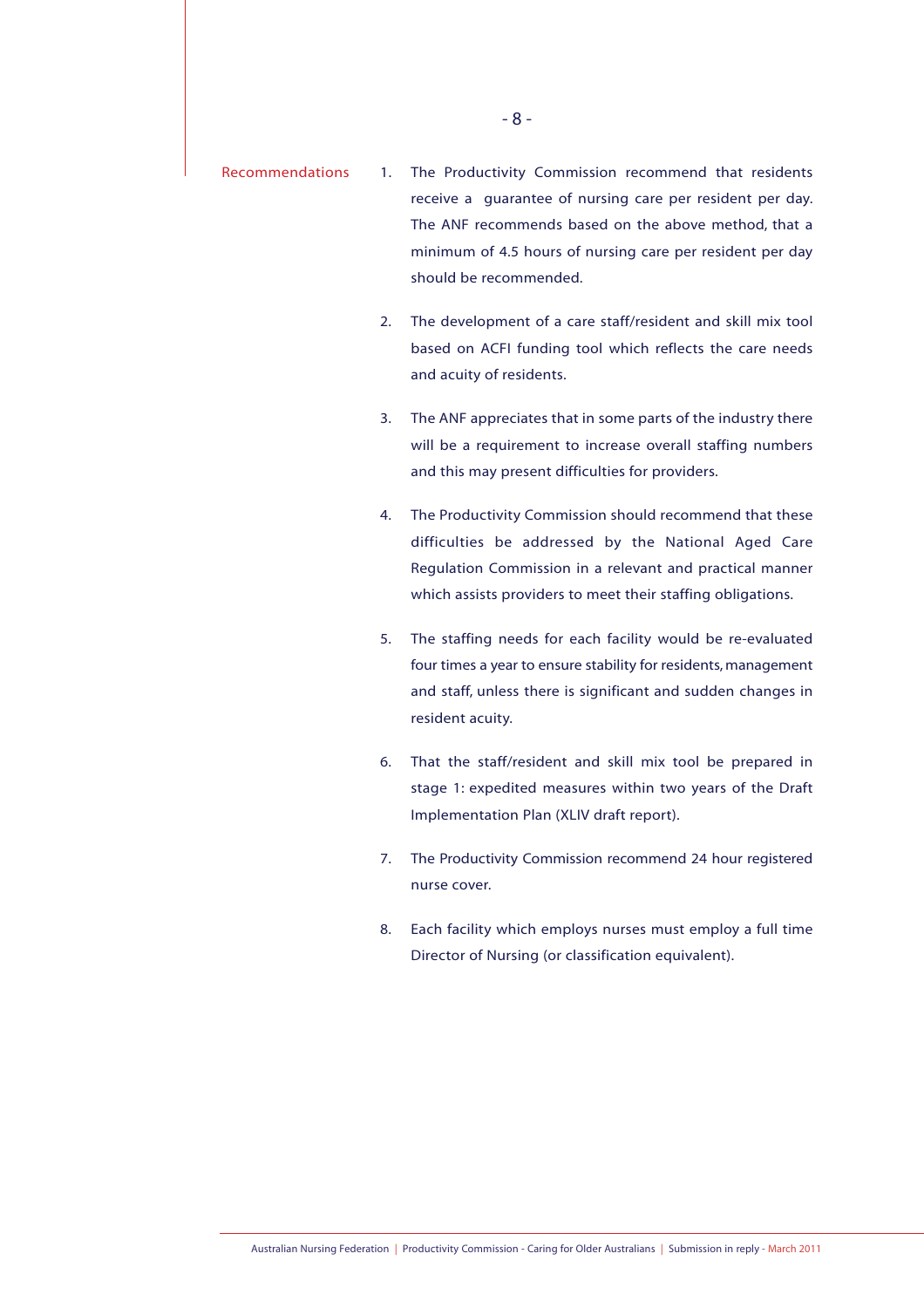#### 3. ANF PROPOSAL - A NATIONAL LICENSING SYSTEM OF CARERS

| National Licensing<br>System | The Productivity Commission has rejected the ANF proposal for<br>the national licensing of Assistants in Nursing (however titled).                                                                                                                                                                                                                                                                                                                                                           |  |  |  |  |
|------------------------------|----------------------------------------------------------------------------------------------------------------------------------------------------------------------------------------------------------------------------------------------------------------------------------------------------------------------------------------------------------------------------------------------------------------------------------------------------------------------------------------------|--|--|--|--|
|                              | The ANF believes that not only is a national licensing scheme<br>vital to ensure quality of care, but that consumers and their families<br>demand such quality assurance.                                                                                                                                                                                                                                                                                                                    |  |  |  |  |
|                              | Furthermore, the ANF believes that the Productivity Commission<br>and the federal government potentially expose themselves to<br>legal implications and community criticism in the future should<br>issues arise with unlicensed workers providing care they are not<br>trained, regulated or monitored to provide.                                                                                                                                                                          |  |  |  |  |
| <b>Discussion</b>            | The ANF strongly advocates for national licensing of Assistants<br>in Nursing (however titled). The public interest is significant<br>given the frailty and vulnerability of the clients/residents these<br>care workers look after.                                                                                                                                                                                                                                                         |  |  |  |  |
|                              | Regulating AINs would also protect the public by ensuring only<br>safe, competent practitioners, who meet the 'fit and proper<br>persons' test participate in the care of the elderly. Regulation<br>would also put the onus on employers and treating medical officers<br>to report AINs who were not physically or mentally fit to practice<br>or were incompetent which currently does not occur.                                                                                         |  |  |  |  |
|                              | The legislation governing nurses practice is the Health Practitioner<br>Regulation National Law Act 2009. Currently AINs are not<br>registered and are not held accountable under this Act as are<br>nurses.                                                                                                                                                                                                                                                                                 |  |  |  |  |
|                              | The expression 'fit and proper person' takes its meaning from<br>the type of licencing sought and the nature of the activities that<br>will be conducted under that licencing. A list of other workers in<br>Australia required to meet the fit and proper person test is<br>provided (see Attachment 3). If the Productivity Commission fails<br>to make a recommendation accordingly, then AIN's will potentially<br>be the only direct care staff in aged care not regulated in any form. |  |  |  |  |
|                              | All children's services workers are required to meet this test,<br>including volunteers. Why is the same level of protection not<br>afforded to older Australian's?                                                                                                                                                                                                                                                                                                                          |  |  |  |  |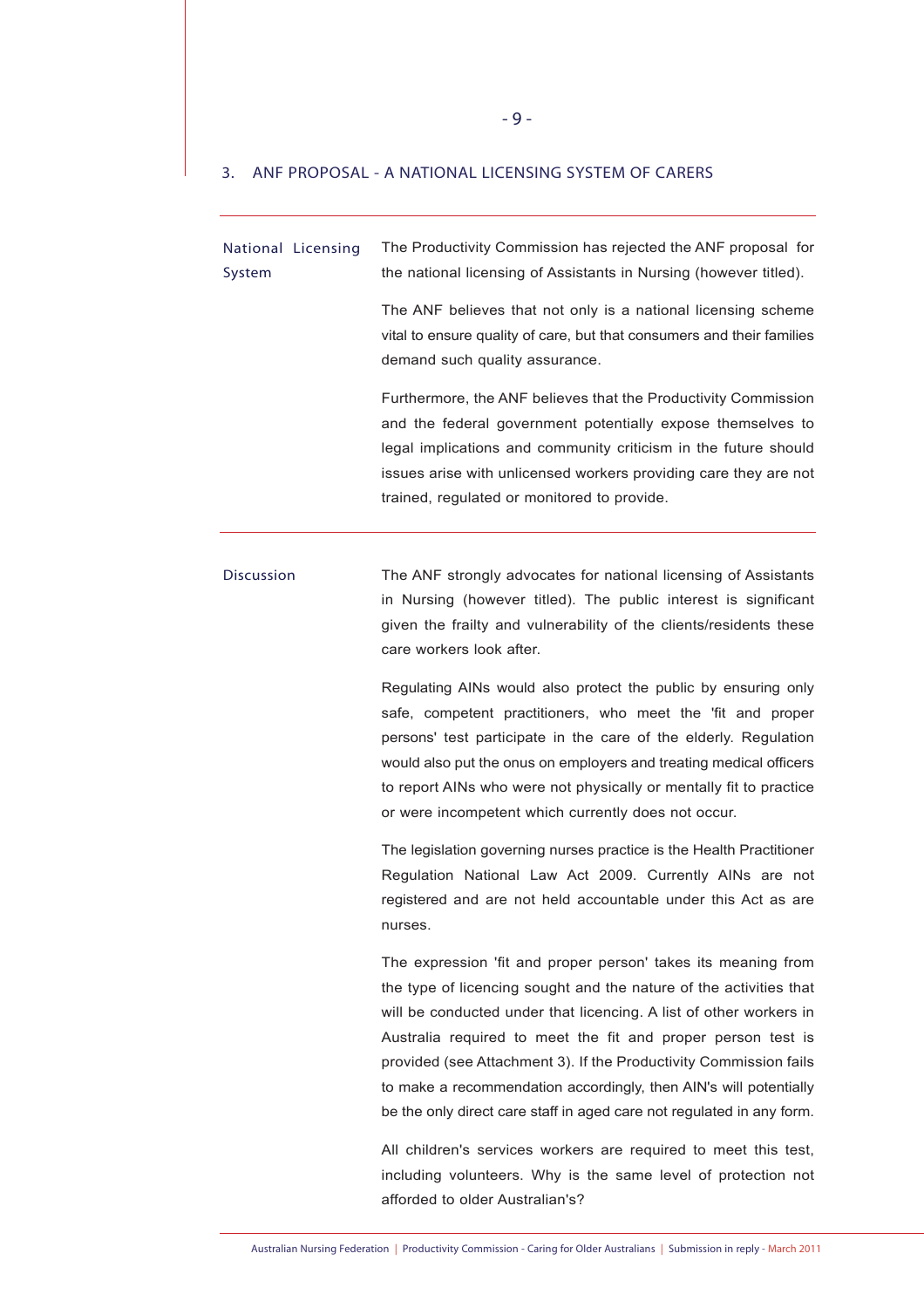Discussion 'Why the fit and proper person test'

The fit and proper person test for an AIN (however titled) as a component of licensing, would include the overall standard of educational qualifications, knowledge, skills, experience, competence, diligence, judgement, character, honesty and integrity required to satisfactorily discharge their duties and responsibilities in performing aspects of nursing care in health and aged care settings. That is, while any person of good moral character can give kind and compassionate care this is not sufficient in a situation which carries a duty of care - such as all settings in which AINs deliver care. In addition to good character, the duty of care aspect of an AINs role makes it imperative that they have a level of knowledge and skill commensurate with "their duties and responsibilities in performing aspects of nursing care in health and aged care settings".

However, approximately 30% of assistants in nursing, (however titled) do not have formal aged care qualifications. All care workers require supervision and support from registered nurses and enrolled nurses, and those without any qualification will require additional supervision.

The licensing of AINs (however titled) is not a bar to recruitment of workforce in metropolitan, regional or rural Australia. A simple process applies for registration and licensing of AIN's (however titled) which would apply to current and future workforce. There are a number of Government financial incentives in existence for workers in aged care to undertake further education and training to meet the minimum education requirements for licensing. For example, the Department of Health and Ageing offer up to \$1,000 (per AIN) under the Education and Training Incentive Program to undertake further education.

- Recommendations 1. Assistants in nursing (however titled) should be regulated by the same regulating body for registered nurses, midwives and enrolled nurses, namely the Nursing and Midwifery Board of Australia.
	- 2. National benchmarking of the courses that lead to becoming an assistant in nursing (however titled) is undertaken.
	- 3. Clients and consumers of aged care must be assured that workers are appropriately qualified to provide services professionally.

 $-10-$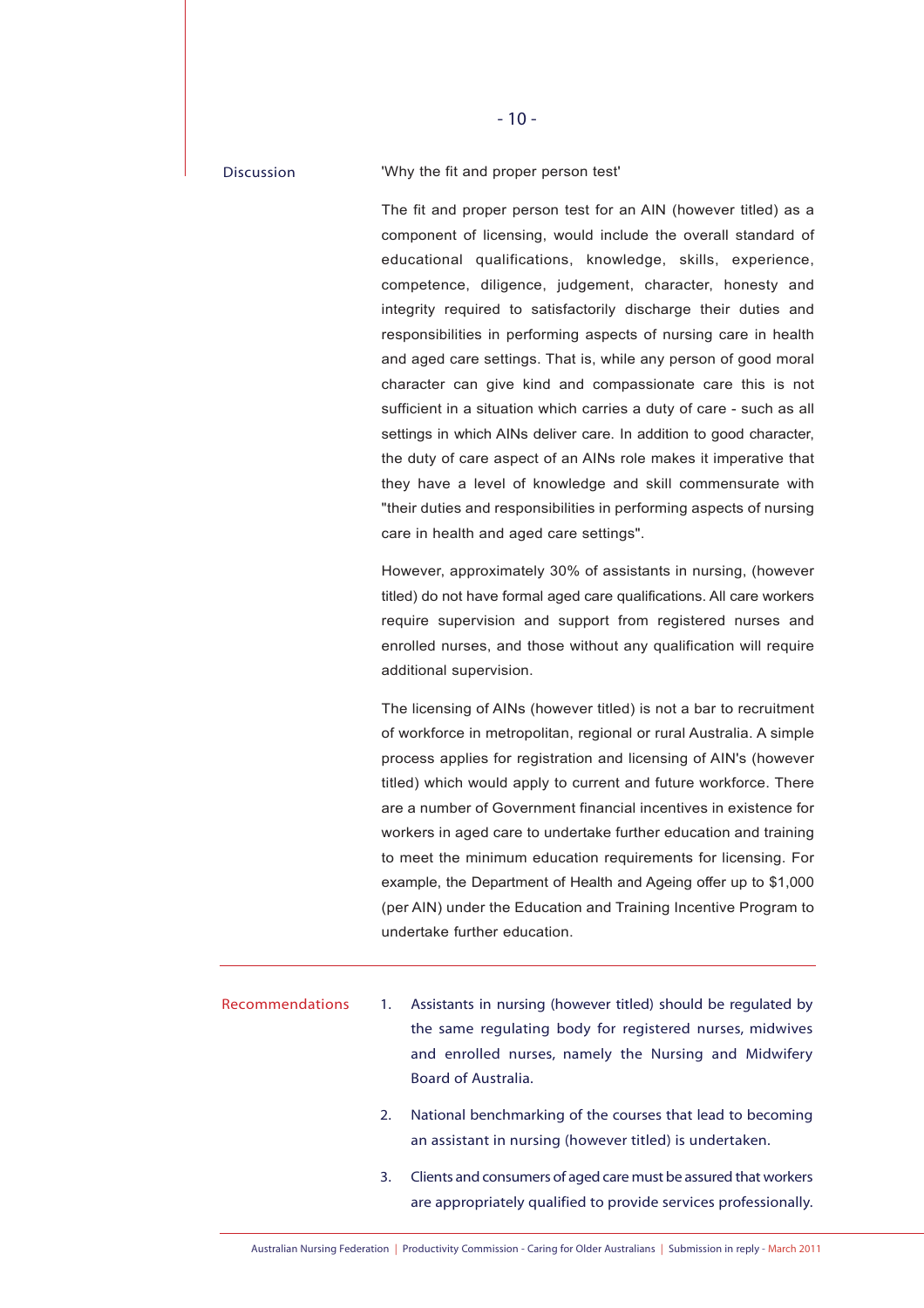- Recommendations 4. The Productivity Commission should recommend the Nurses and Midwifery Board of Australia consider the transitional and other specific needs of AIN's (however titled), for example meeting minimum educational requirements for licensing for AINs employed in rural and regional areas in the lead up to national licensing.
	- 5. Timeframe for implementation should be over a two year period consistent with the Draft Implementation Plan (XLIV of the draft report).

#### 4. ANF PROPOSAL - MEDICATION MANAGEMENT

| <b>Medication</b><br>Management | Medication management is a crucial service provided to aged<br>care residents, and those in the community.                                                                                                                                                                                                                                                                                                                                                                                                                                                                                                                                                                                                                       |
|---------------------------------|----------------------------------------------------------------------------------------------------------------------------------------------------------------------------------------------------------------------------------------------------------------------------------------------------------------------------------------------------------------------------------------------------------------------------------------------------------------------------------------------------------------------------------------------------------------------------------------------------------------------------------------------------------------------------------------------------------------------------------|
| <b>Discussion</b>               | Nurses are licensed to provide medication administration and/or<br>the management of simple or complex medication regimes having<br>expanded to include significant and multifarious underpinnings<br>of knowledge, skill and in depth understanding of disease<br>processes, pathophysiology, pharmacokinetics, anatomy and<br>physiology. Nurses must understand compliance, monitoring<br>and surveillance issues associated with therapeutic dose ranges<br>as well as an understanding of their ethical and professional<br>responsibilities, including the knowledge of relevant legislation<br>and professional standards in which they practice. <sup>2</sup><br>Registered nurses and authorised enrolled nurses have a |
|                                 | specific pharmacological knowledge and skill set for assessing<br>best practice in the management of quality use of medicine in<br>residential aged care settings.                                                                                                                                                                                                                                                                                                                                                                                                                                                                                                                                                               |
|                                 | We believe that medication management and duties must<br>remain within a clinical practice framework and that these duties<br>are more than task-based. The original intention of DAAs was for<br>who could self administer, and that family or carers could direct<br>or assist. However, DAAs are now increasing used for people<br>who are no longer able to self administer nor participate in the<br>administration. There must be a guarantee of close involvement<br>by nurses in these instances.                                                                                                                                                                                                                        |

Australian Nursing Federation | Productivity Commission - Caring for Older Australians | Submission in reply - March 2011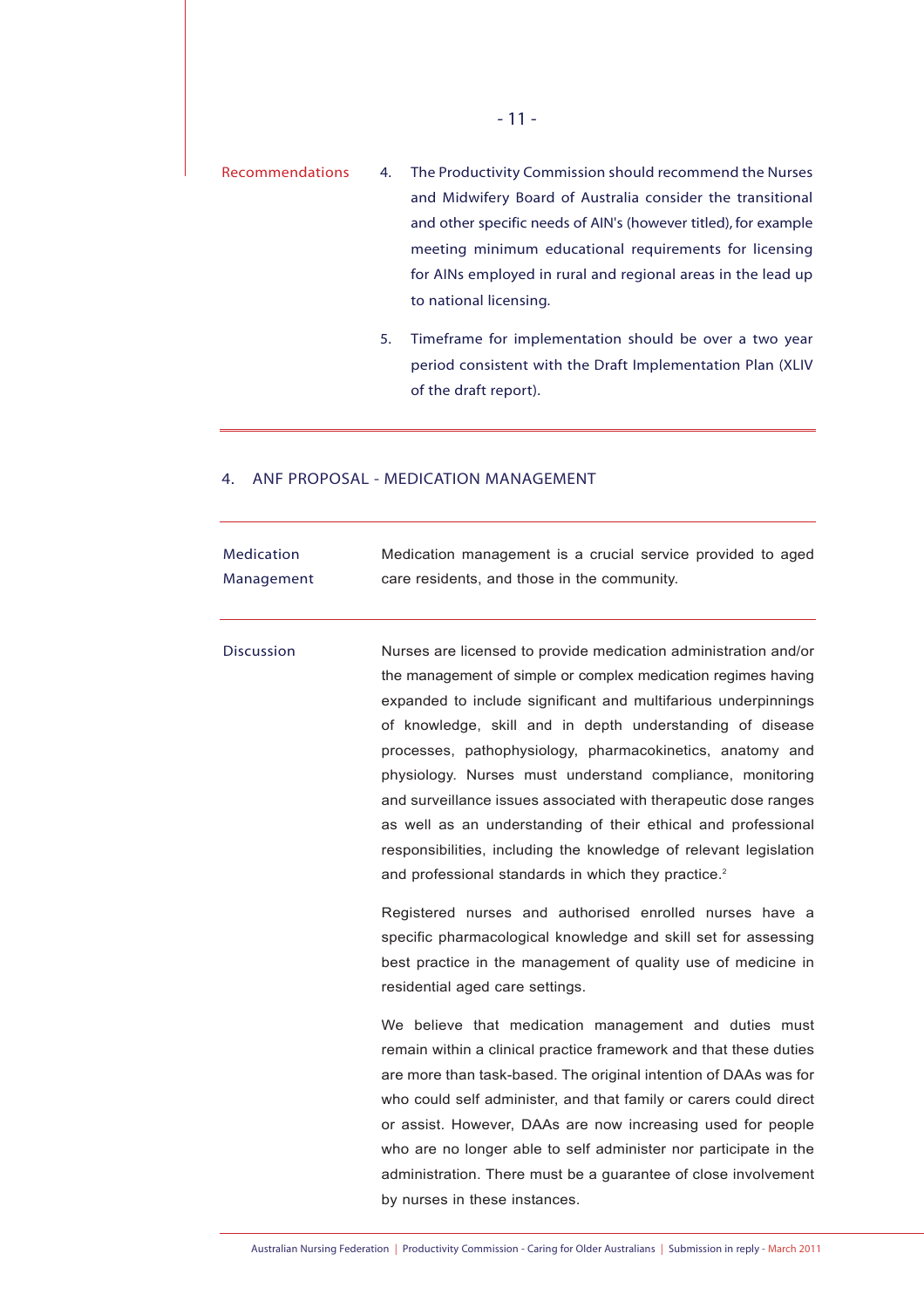| <b>Discussion</b> | In residential aged care settings, approved providers are<br>required to demonstrate compliance with government regulations<br>by meeting the required standard (2.7) of the Aged Care Standards<br>and Accreditation Agency (Agency).                                                                                                                                                                                                                                |  |  |  |  |
|-------------------|-----------------------------------------------------------------------------------------------------------------------------------------------------------------------------------------------------------------------------------------------------------------------------------------------------------------------------------------------------------------------------------------------------------------------------------------------------------------------|--|--|--|--|
|                   | A nurse managing the administration of medicine may use their<br>professional judgment as to whether or not to delegate medicine<br>administration to another registered nurse or authorised enrolled<br>nurse, enrolled nurse within their scope of practice, or to a suitably<br>trained unlicensed health care worker (however titled), who they<br>consider competent.                                                                                            |  |  |  |  |
|                   | In some jurisdictions assistants in nursing (however titled) are<br>required to administer medicine under the delegation, supervision<br>and direction of the registered nurse to residents who have given<br>an approved provider permission to supply their medication in a<br>dose administration aid, and provided the resident is classified<br>under the Aged Care Funding Instrument (ACFI) as low care in<br>the absence of a registered nurse being on site. |  |  |  |  |
|                   | Registered nurses have legal and professional responsibility for<br>delegation and supervision of medication management.                                                                                                                                                                                                                                                                                                                                              |  |  |  |  |
| Recommendations   | Assistants in Nursing (however titled), consistent with ANF<br>1.<br>recommendation 3 - A national licensing system, must be<br>registered by the Nursing and Midwifery Board of Australia.                                                                                                                                                                                                                                                                           |  |  |  |  |
|                   | The Productivity Commission should recommend broad<br>best practice quidelines for medication administration in<br>aged care, to ensure the highest quality of care and<br>administration of medicine is afforded to each and every<br>resident in Australia. This should be based on the following<br>principles:                                                                                                                                                    |  |  |  |  |
|                   | The right medicine in the right dose must be administered<br>u,<br>to the right person, at the right time and by the right route;                                                                                                                                                                                                                                                                                                                                     |  |  |  |  |
|                   | The person administering the medicine must not only know<br>×.<br>when and how to administer the medicine, but also why to<br>administer and when not to administer; and                                                                                                                                                                                                                                                                                              |  |  |  |  |
|                   | The person administering medicine must be able to recognise<br>u.<br>the adverse effects of the medicines administered and<br>respond appropriately. <sup>3</sup>                                                                                                                                                                                                                                                                                                     |  |  |  |  |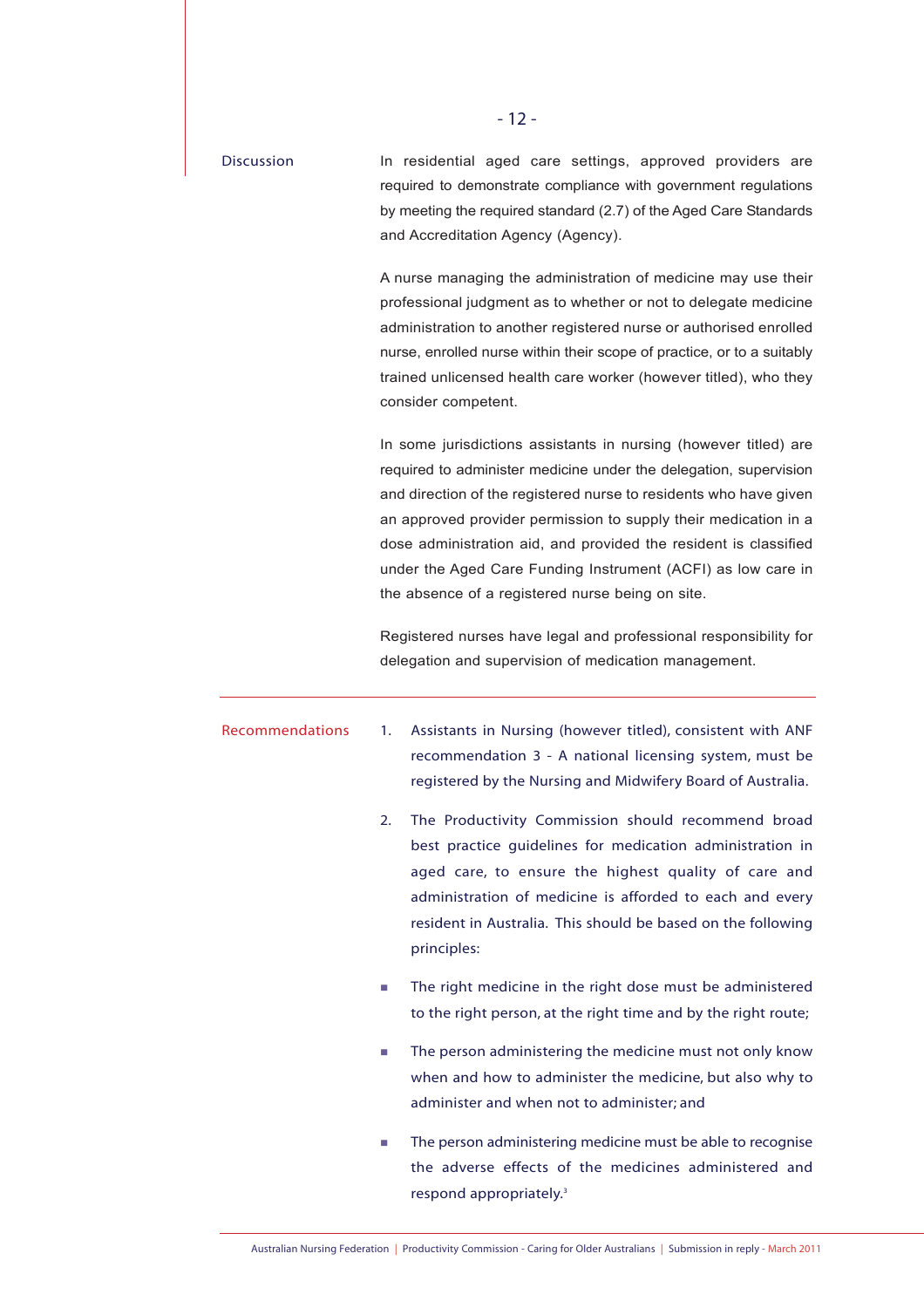- 13 -

#### 5. ANF RESPONSE - GATEWAY ASSESSMENT

Creation of the 'Gateway' The ANF supports the establishment of a single 'gateway' for older people wishing to access services.

> We understand that the gateway is to undertake comprehensive assessment of clients' needs and ensure access to care/services. During discussion the Productivity Commission has agreed that the level of assessment (effectively) creates a plan of care for the client (see section 8 and in particular pp. 236-237).

> This is a significant change from the present system where the ACAT assesses the level of care required and the provider assesses details of the clients' needs (under ACFI) and particular interventions that are to be provided in the care plan. If there is a material change in the client's needs 'the gateway' is to conduct the reassessment of client needs rather than the providers' staff.

Discussion This centralisation of the assessment and care planning processes creates a number of issues from a nursing perspective:

- The composition and skills of the gateway team that will necessarily need to change with the altered focus including the need for each assessment to involve a registered nurse;
- Depending on the extent of assessment activity undertaken by the Gateway there may be a reduced capacity for nurses working for service providers to independently assess and plan care for their clients. It is the ANF's position that professional practice requires the nurse, in the course of provision of care, to independently assess and plan to meet the needs of the client.
- The reduced capacity of nurses working for service providers to independently assess and plan care for their clients given the assessment and planning work already completed by the gateway. It is the ANF's position that professional practice requires the nurse, in the course of provision of care, to independently assess and plan to meet the needs of the client.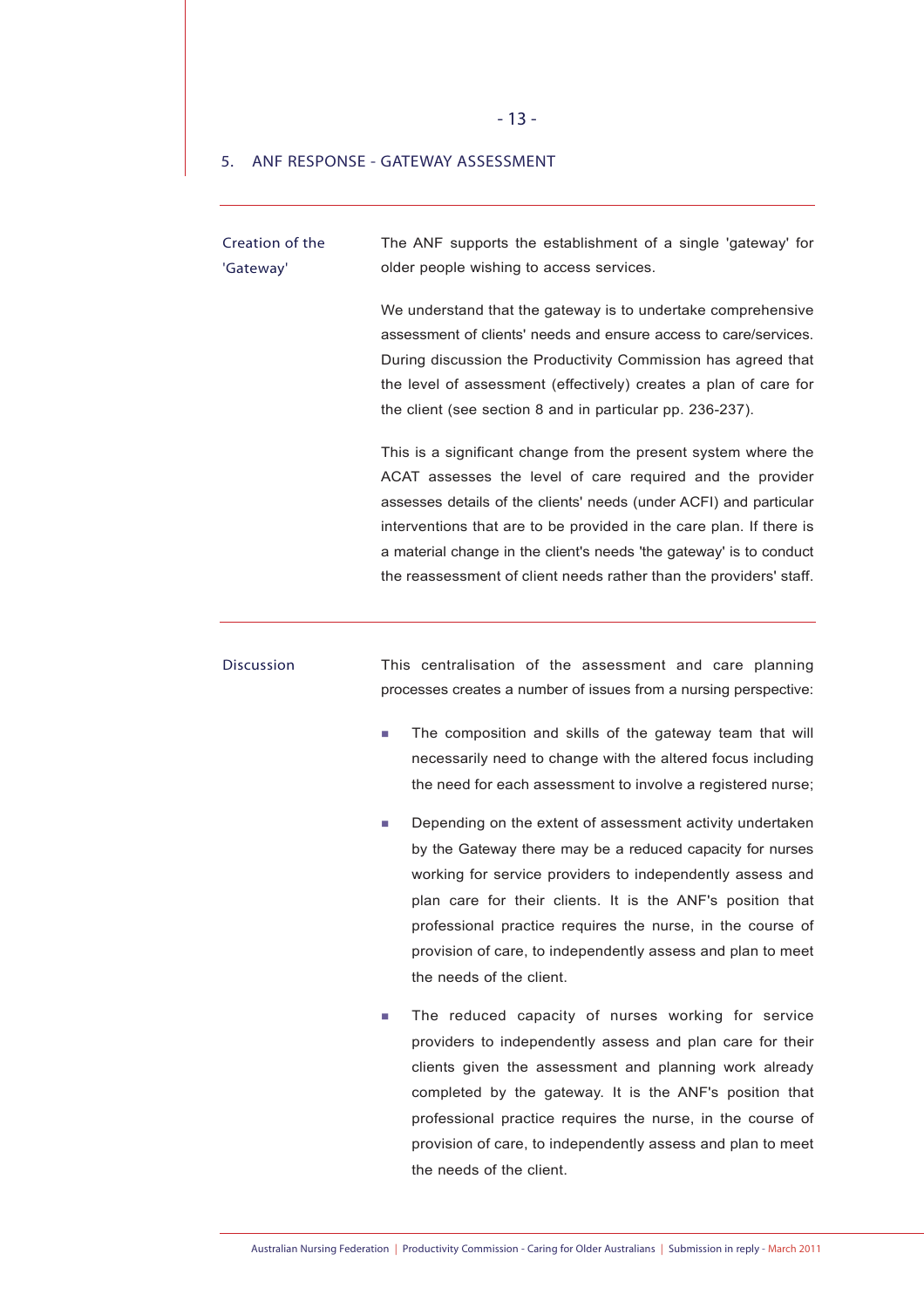| <b>Discussion</b> | Clients' needs for nursing/care interventions vary as a function  |
|-------------------|-------------------------------------------------------------------|
|                   | of their health (broadly defined) status and there is a need to   |
|                   | adjust services and practice in order to meet those needs without |
|                   | reference to an external agency such as the gateway.              |
|                   |                                                                   |
|                   | We accept that any lasting change that impacts on service level   |
|                   | requirements would need to be verified or approved (as is the     |

case already under the ACFI).

Recommendations 1. That the Productivity Commission explore and clarify within its final report the relative role of the proposed gateway agency and providers in the assessment and planning of care for clients entering community or residential care programs with a view to preserving the capacity for nurses working in these sectors to assess and plan care based on a

current review of a clients need for care.

- 2. That assessment activity undertaken by (or for) the gateway agency leads to the identification of a bundle of care and funding packages for that care. We believe that the professional care plan should be developed by the nursing staff at the Residential Aged Care Facility and must address all of the elements of the assessment and care package identified by the gateway agency.This should include identifying changes that are necessary for the effective care and treatment of the client whether on a temporary basis (eg in response to a short term, episodic illness) and/or where there is an ongoing change to the health care status and care needs of the client.
- 3. That the gateway agency (or their nominee) reassess the care package requirements (and the associated funding approvals) following:
	- a. an application for review by the care recipient;
	- b. an application from a provider of care after assessment by relevant health professionals such as registered nurses demonstrates changed needs that are sustained over a period;
- 4. The expiration of the fixed time period approved for a bundle of care (eg restorative care package).
- 5. That the gateway assessment and planning processes be limited to assessing the needs of clients to enter an appropriate program of care.

- 14 -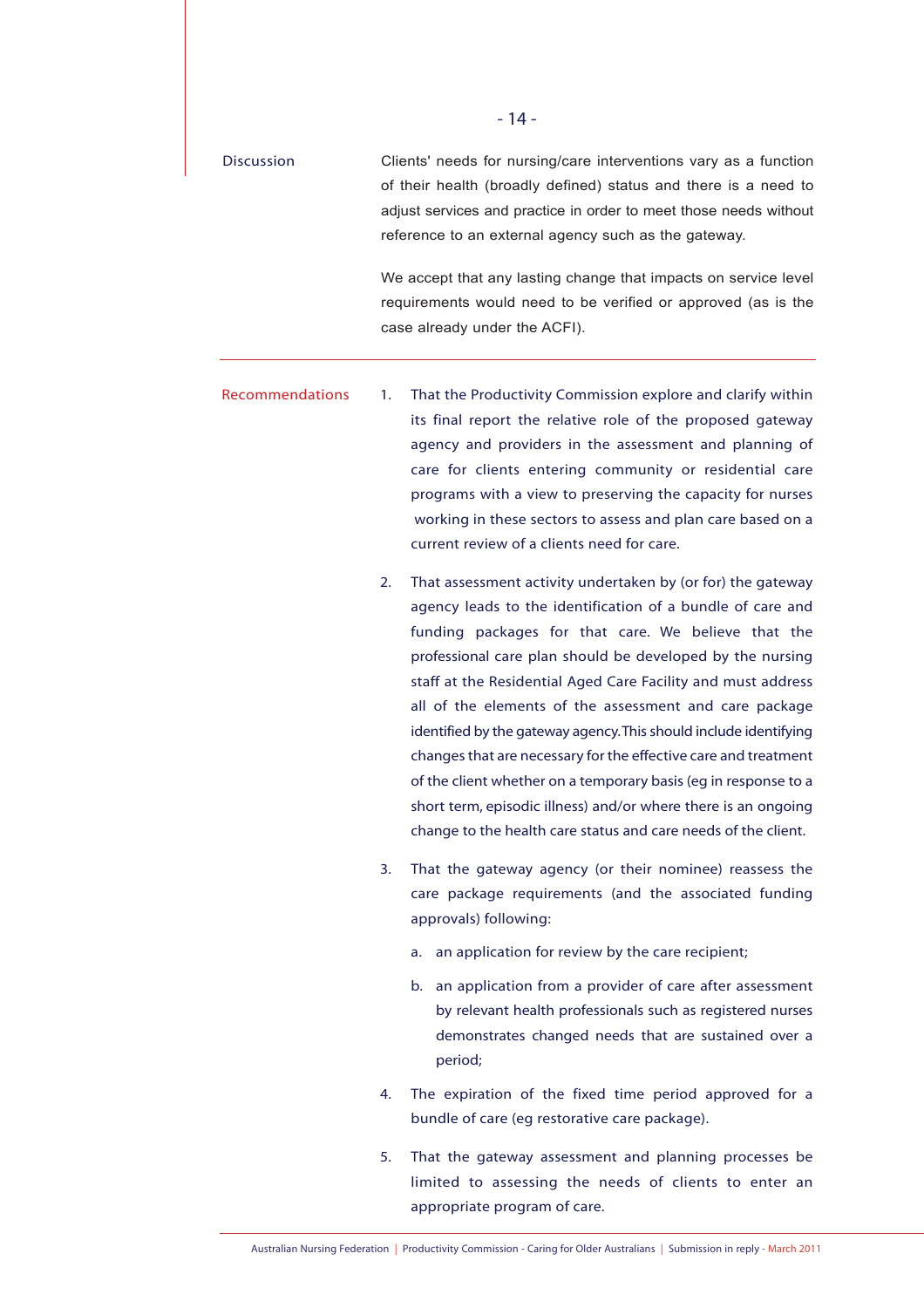#### 6. ANF RESPONSE - ACCESS AND EQUITY

Access and equity (accommodation)

The Productivity Commission draft report recommends that accommodation become available to clients of residential care services with:

- A minimum standard of a shared room and bathroom; and
- With accommodation fees means and assets tested to ensure that those with capacity to pay do so.

Rather than the bonds system the draft report establishes a system of charges that can be levied by the providers to the limits borne by the 'market' subject to their obligation to provide a proportion of places to government funded clients (at the minimum standard).

Those government funded places would be able to be traded within regions so that particular providers could disproportionately provide for such places or, alternatively avoid the need to do so.

The uncapped number of beds would also not distinguish between the current high and low care beds and the Productivity Commission recommends that this categorisation ends.

The Commission argues that some of the reforms in this area will provide greater choice (see for example 3.5 at p 57-8) and links wellbeing to choice (p58). However the report fails to acknowledge the fact that choices are limited by constraints including wealth, knowledge, and social status etc., information that is well established within a social view of health for example.

Discussion The ANF recognises the need to improve funding availability for the provision of residential care (nursing home type) accommodation in the future and that the present differential treatment of high and low care areas for these purposes is not sustainable.

> We are therefore supportive of the Productivity Commissions intent to ensure that those people in the community, with the means to do so, pay a greater amount for their accommodation and care.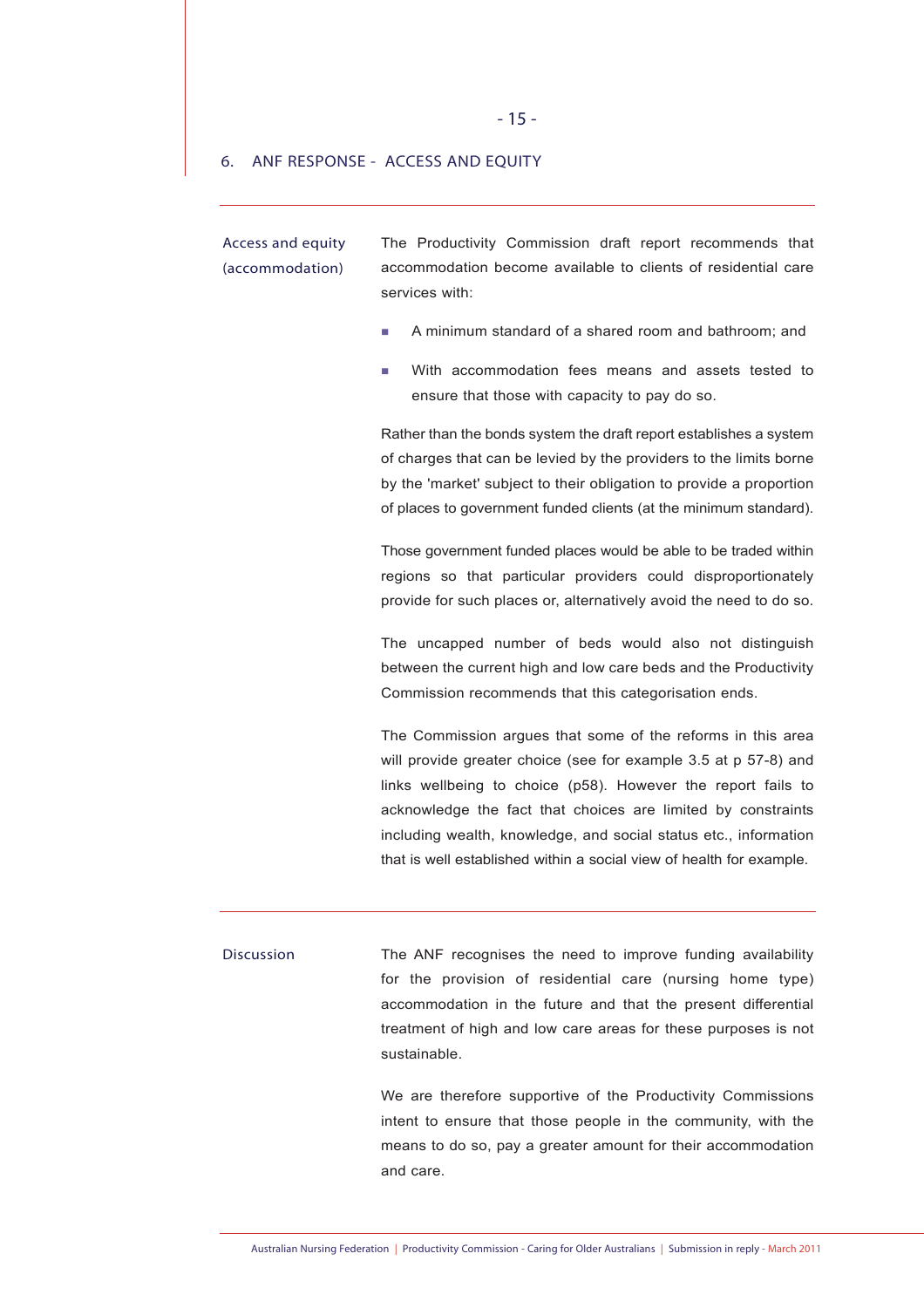Discussion The ANF is however opposed to differentiating the standard of accommodation and care based on that capacity to pay. People entering residential care are not doing so as an accommodation option. They are entering these facilities for round the clock provision of nursing/care services.

> It is therefore, we submit, appropriate to ensure that the standards associated with care and the care environment are consistently available to clients rather than be differentiated based on capacity to pay.

> This is not unlike the situation in public (and even private) hospitals. Wealthier citizens pay more in both PAYG taxation and in the Medicare levy towards their health care but are provided with access based on their assessed clinical needs. Even in most private hospitals access to private rooms is based primarily on clinical needs rather than the insurance table of the patient.

> We therefore recommend that the Commission consider the collection by the Commonwealth Government of 'market based' accommodation payments of the order set out in the draft report and that these payments be distributed to providers to support capital construction/maintenance based on the agreed national standard.

> As an alternative, and in the event that the Productivity Commission maintains its current position in support of payments being made directly to the providers, we urge the Commission to reject the notion of trading government funded places within regions and require instead that all providers make available their share of the regional allocation of funded places. This would ensure a more socially balanced mix of clients in particular facilities and avoid some of the concerns that we have in relation to a gradual impact on care standards based on capacity to pay.

> That national standard should reflect the actual standard applicable to almost all recent construction in the sector: that is it should be based on single room with en-suite bathrooms. We confirm our earlier discussion with members of the Commission which was that there is a direct link between the care environment and in the delivery of care which is appropriate to the needs of clients. We re-iterate our position that the minimum standard of care must be the same for all residents and ensure equity for the Australian community.

Australian Nursing Federation | Productivity Commission - Caring for Older Australians | Submission in reply - March 2011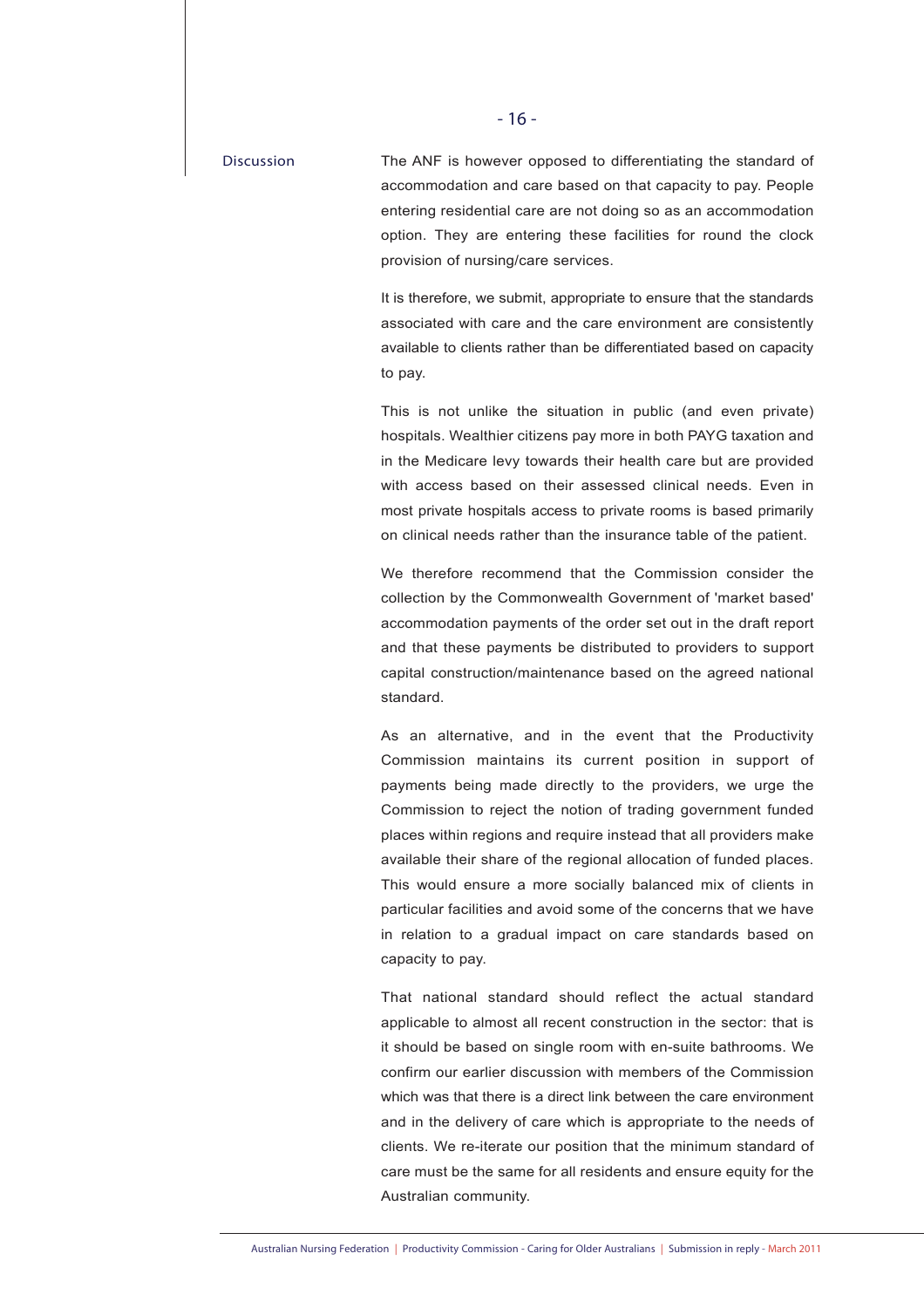#### - 17 -

#### 7. ANF RESPONSE - ACCOMMODATION AND CARE

Access and equity (care) The draft report provides for additional (clinical or care) services to be provided to clients in addition to those assessed as being required by the gateway. However the report is based on providing care and support 'based on assessed needs and service entitlements...'

> The Productivity Commission advances its 'building block' approach to care and support (see for example Figure 8.2 at p256).

Discussion The ANF believes that it is essential that the final report reaffirm the position that providers and their staff (including contracted staff/ professionals) are responsible for meeting all reasonable care for a client within their residential facility or that is within the scope of their care package (or service entitlement). This will be the case particularly if the current prescribed services are ultimately incorporated into the approved care bundles as discussed above.

> The system must preclude any unscrupulous providers from charging for care which is within the scope of current specified care and services. We understand that the provision of care on a capacity to pay basis is currently prohibited under the additional services rules.

> If the proposed market based approach to additional care services is implemented then there is a risk, in the absence of specific commentary and recommendations that:

- Clients will not receive care assessed (by the staff of the provider agency) as being required since this was not an assessed need by the gateway agency; and/or
- **EXECUTE:** Clients purchasing additional care (eg additional showers, therapy sessions) to meet actual care requirements that are assessed but not funded; and/or
- Clients being encouraged/facilitated in purchasing additional care requirements that are not required under assessment which would appear to be tantamount to facilitating over-servicing.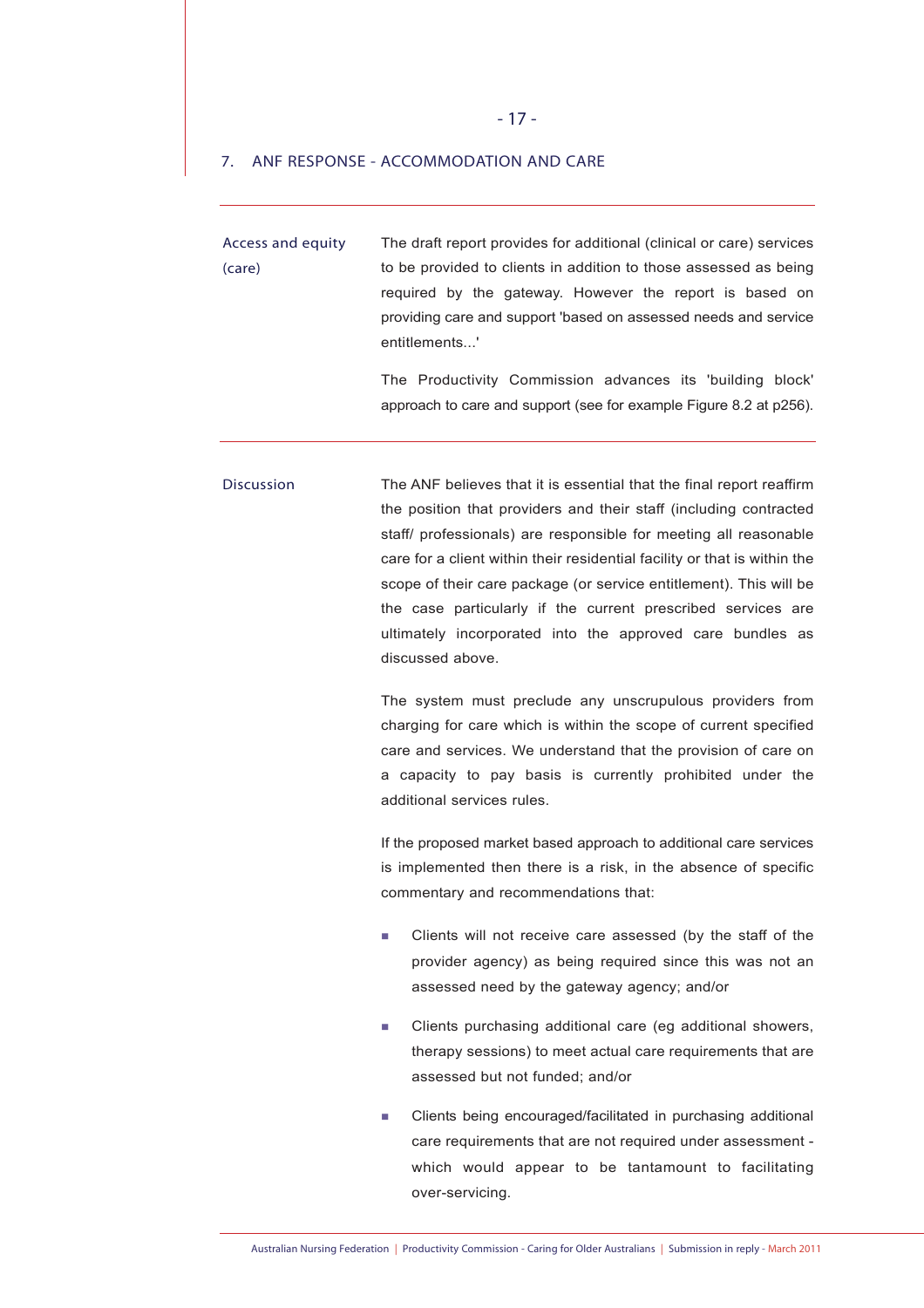Discussion The building block approach to care and support stratifies care in a way that does not reflect nursing practice and potentially disadvantages clients.

> The approach isolates aspects of care from each other regardless of the inter-relationships between them. Personal care is distinguished from 'specialised care' which includes health and nursing with no discussion about the vital role and interest that nursing has in the delivery of personal care which represents the elements of basic nursing care to clients in all settings.

> Similarly the relationship between pressure care and wounds/ ulcers, personal hygiene and health conditioning are isolated from one another in an artificial and in a manner that could potentially create risk to client care.

> We do not believe that the Commission was seeking to create such a divide in describing the approach and recommend that it be re-cast in a way that still describes many of the elements of services to clients (and carers), but avoid some of the artificial divides that are inherent in the building block model.

For example we provide the following:



This diagram maintains the elements identified by the Commission in its draft report but represents them as overlapping components of care required to meet the needs of consumers and their carers. Such a model also represents the overlapping nature of elements of care including basic support, personal and complex care that the nursing workforce provide in the sector and avoids the suggestion that nursing is not actively engaged across the continuum of the care needs of clients.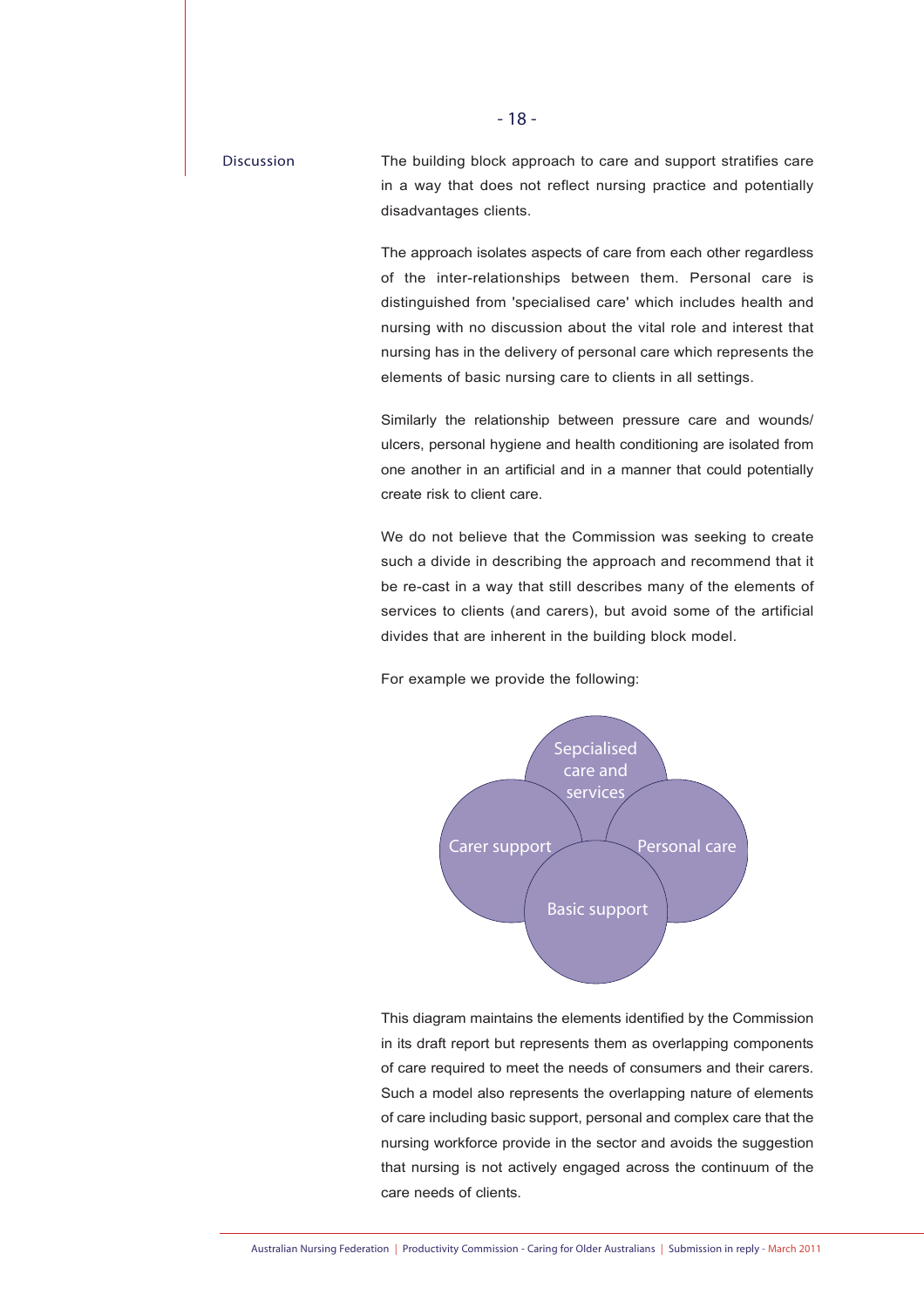| Recommendations | 1. That the Commission adopt the position that providers and    |  |  |  |  |
|-----------------|-----------------------------------------------------------------|--|--|--|--|
|                 | their staff (including contracted staff/professionals) are      |  |  |  |  |
|                 | responsible for meeting all reasonable care for a client within |  |  |  |  |
|                 | their residential facility or that is within the scope of their |  |  |  |  |
|                 | care package (or service entitlement).                          |  |  |  |  |

- 2. That any scheme that permits charging for services assessed as being required for the care of clients in community or residential care and that are reasonably incidental to the purpose of the package of care being provided by the provider be rejected.
- 3. That the Commission revise or clarify its building block approach to avoid interpretation of it as creating a division between personal and health care: that all clients will receive assessment and provision of their basic and complex nursing care needs.

Issues arising The rejection of any model of social insurance means that the only alternative to increasing government's outlays for aged care is the user pays model. Social insurance provides a model where all citizens pay according to their means but government allocates those funds equitably based on need rather than advantaging those citizens with the means to purchase enhanced services and accommodation.

> The model of social insurance is under consideration in the disability sector having been advocated by the (now) Assistant Treasurer when he was the Parliamentary Secretary for Disability.

> The ANF will consider further the options for a social insurance and/or levy arrangement to support the aged care sector as an alternate to the user pays model at the heart of the recommended direction. The ANF will seek advice on an appropriate model that could be considered further by the Productivity Commission.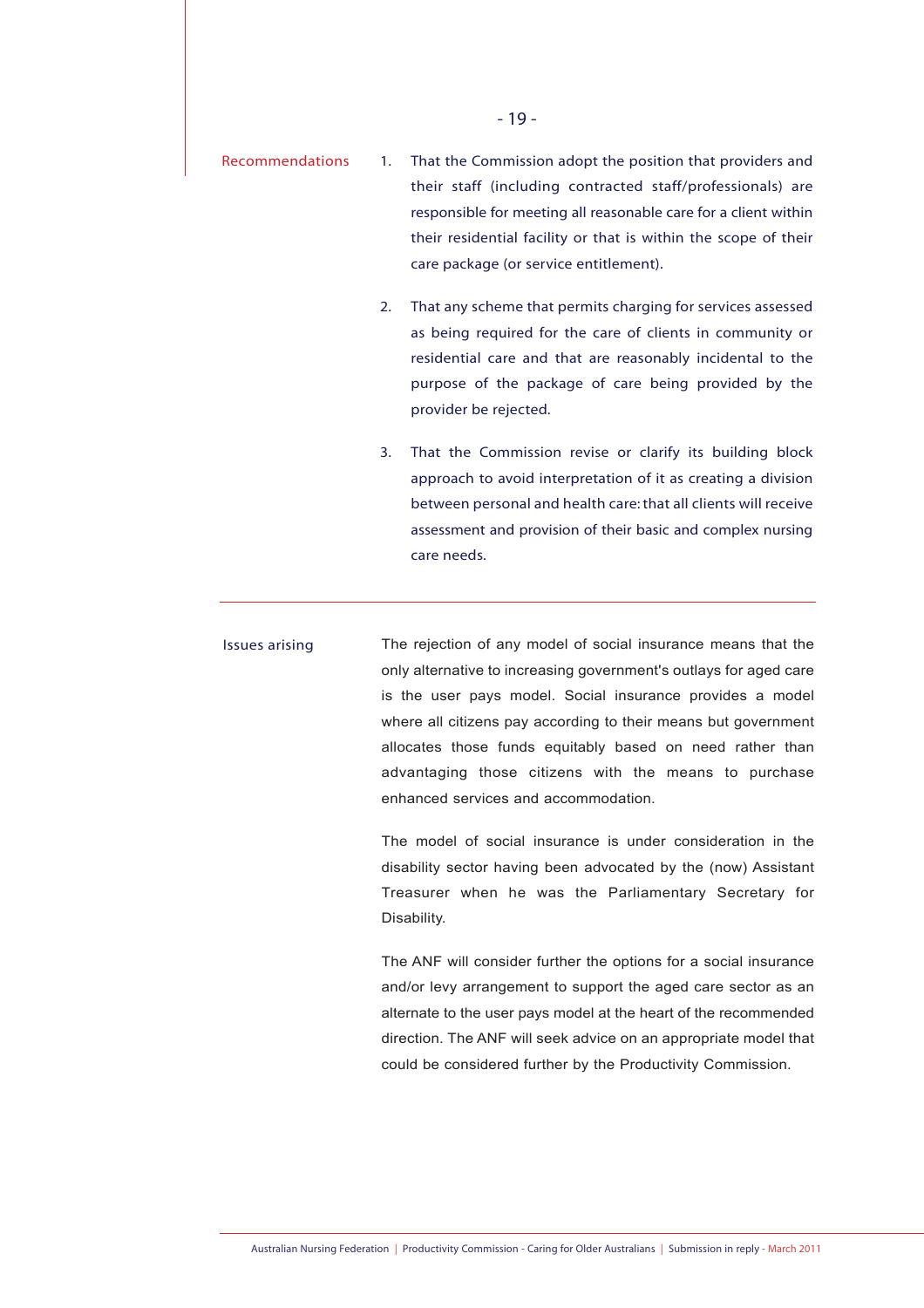#### 8. ANF RESPONSE - REMOVAL OF HIGH CARE / LOW CARE

High/ Low Care Distinction Whilst we do not oppose the removal of the distinction between high and low care residents for building purposes we do not believe that the Commission has considered adequately the impact on specified services including the only existing (and extremely inadequate) regulation of nursing staffing for high care residents. Given that the vast majority of residents are in high care categories the ANF submits that, in the event that the distinction is to be removed, the specified care and services currently applicable to high care be applied to all residents.

Discussion The current prescribed services associated with high and low could be integrated within the bundles of care with those that apply to high care at present ultimately being applied as elements of the care required to be provided to all clients receiving residential care. Such an outcome would be consistent with the actual profile of residents today along with the expected growth in acuity of care provided within the residential setting in the years ahead.

- Recommendations 1. That any removal of the distinction between high and low care places for capital/construction purposes not apply to specified care and services for residents unless the principles presently applicable to high care residents are applied to all residents of aged care services.
	- 2. That, given changes to the operation of the current prescribed services as a function of the distinction between high and low care will impact on the operation of other laws (eg drugs and poisons legislation of the states) and other instruments (eg industrial awards and agreements). Should the Productivity Commission recommend changes, these should be made over a period of time that permits review and adaptation of regulatory schemes and review/maintenance of industrial agreements. Given that industrial agreements typically operate for 3 year periods we recommend that change be implemented over a 3-5 year period.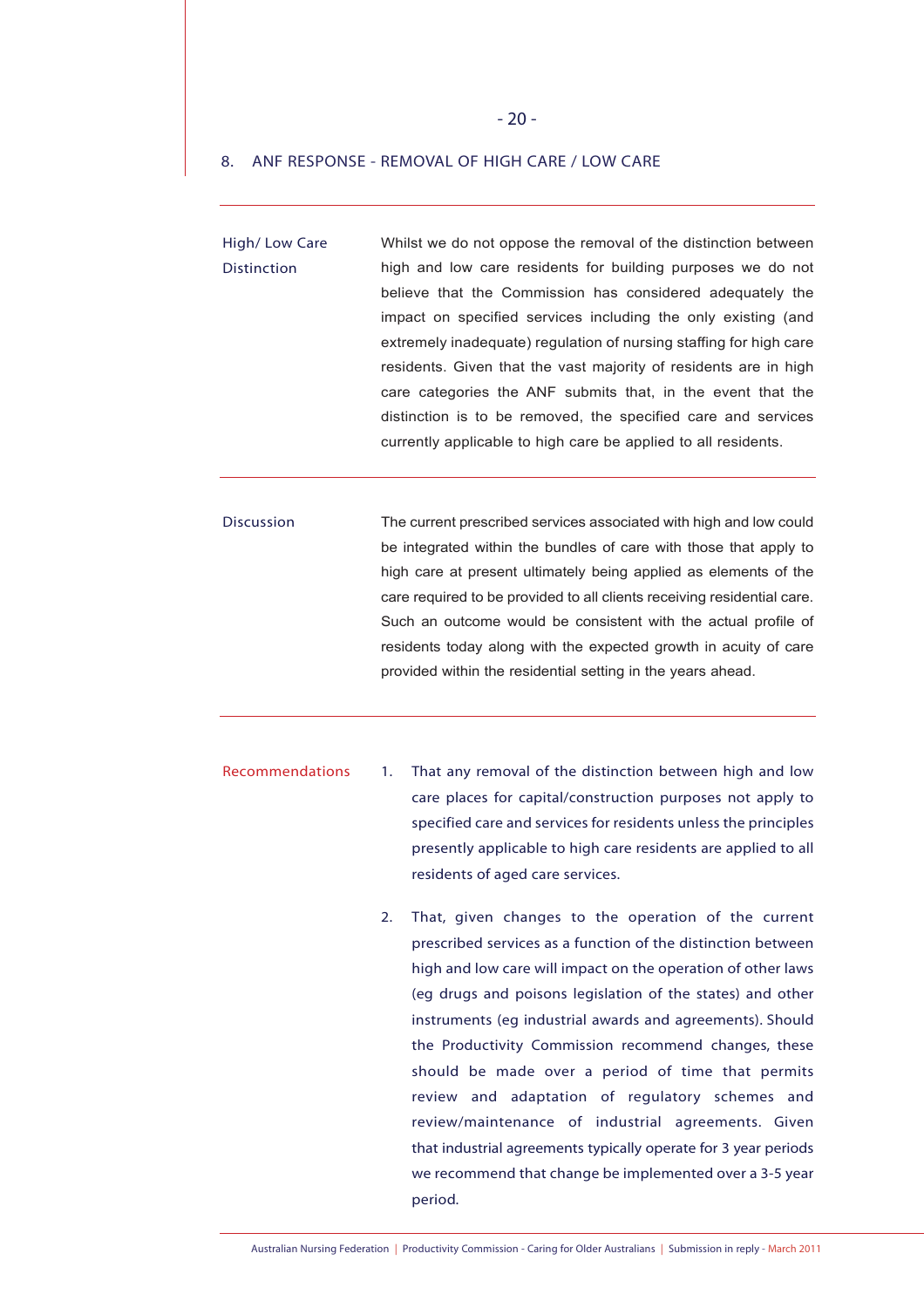#### 9. ANF PROPOSAL ROLE OF NURSE PRACTITIONER IN AGED CARE

Why the need for nurse practitioners The ANF is pleased that the Productivity Commission draft report acknowledges the important role of nurse practitioners across aged care.

> More detail is required to ensure that nurse practitioner roles are incorporated into the funding system so that advanced and specialist nursing skills can be readily utilised at all stages of care assessment, planning, delivery and review, and across all settings where aged care is provided.

> Older people should be able to choose nurse practitioner services as a component of their care and there should be effective processes to enable referral between clinicians such as nurse practitioners, registered nurses, medical officers, specialists and allied health practitioners.

Discussion Nurse practitioners contribute to the total nursing care provided by a mix of registered nurses, enrolled nurses, and care workers. It is important that this principle is central within nursing services delivered by the "Gateway" with nurse practitioners being one component of a comprehensive nursing care model.

> As a specialist and advanced practitioner, there is great scope to be able to provide primary health care, early intervention and early diagnosis and treatment, as well as advise on and provide complex nursing care for acute, chronic illnesses, and for end of life care.

> A nurse practitioner is a registered nurse educated and authorised to function autonomously and collaboratively in an advanced and extended clinical role. The nurse practitioner role includes assessment and management of clients using nursing knowledge and skills and may include but is not limited to the direct referral of patients to other health care professionals, prescribing medications and ordering diagnostic investigations.

> The scope of practice of the nurse practitioner is determined by the context in which the nurse practitioner is authorised to practice.' Australian Nursing and Midwifery Council (ANMC) 2006: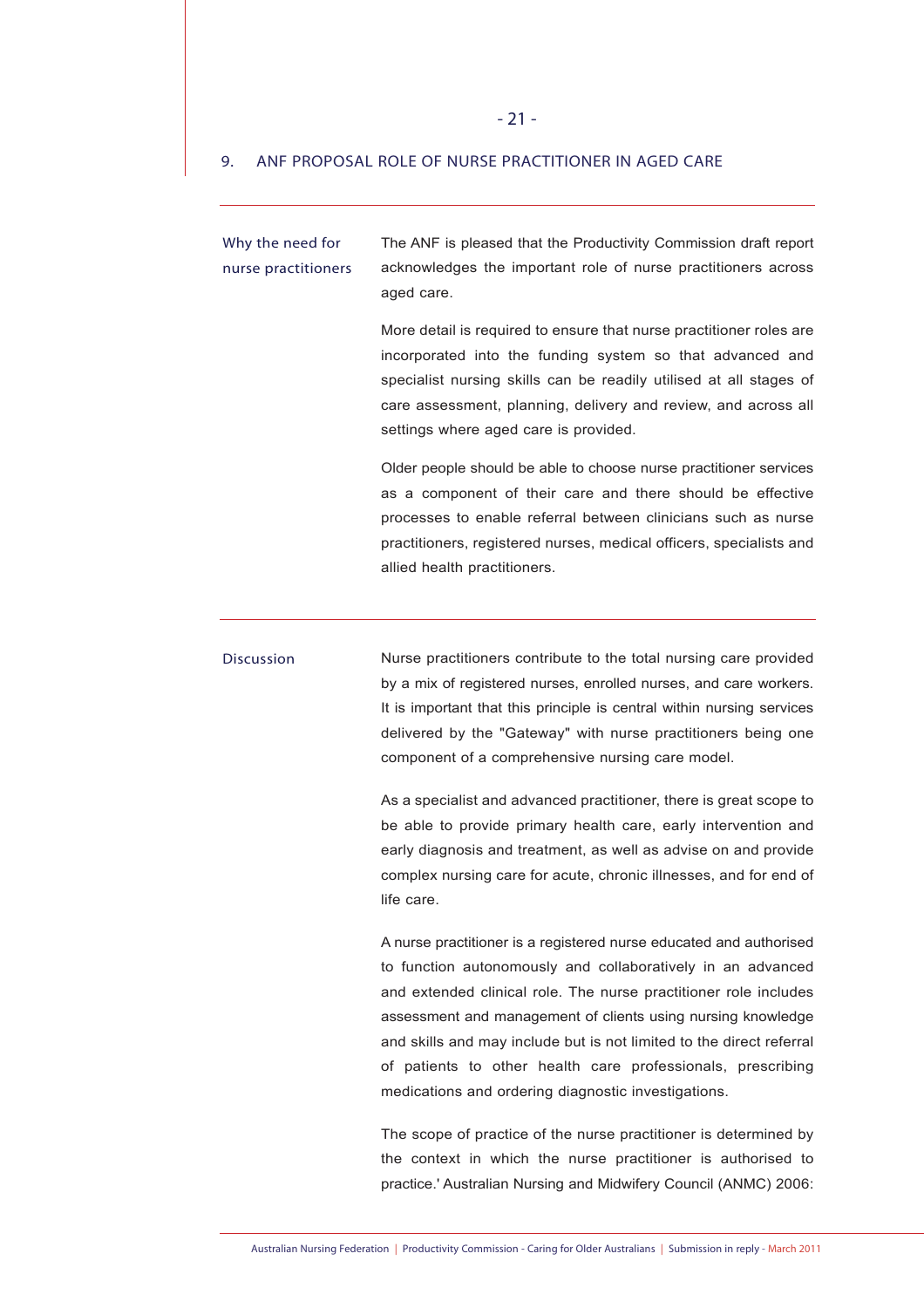|                   |    | $-22-$                                                                                                                                                                                                                                   |
|-------------------|----|------------------------------------------------------------------------------------------------------------------------------------------------------------------------------------------------------------------------------------------|
| <b>Discussion</b> |    | While this is not an exhaustive list, the nurse practitioner can:                                                                                                                                                                        |
|                   |    | assess, diagnose, order tests and initiate treatments including<br>prescription of medications and ability to dispense from own<br>formulary stock;                                                                                      |
|                   | L. | visit the older person in their own home (including in-reach to<br>a nursing home or hostel) and initiate care and treatments that<br>may prevent unnecessary admissions to hospital;                                                    |
|                   | п  | assist transition between home and hospital, potentially<br>reducing the length of stay and reducing re-admissions;                                                                                                                      |
|                   | L. | work directly with nurses, assistants in nursing, family and<br>other care givers to advise on or teach specific skills or<br>approaches;                                                                                                |
|                   |    | take part in case conferencing with nurses, medical officers<br>allied health and care givers to ensure high quality coordinated<br>care;                                                                                                |
|                   | L. | offer consultancy and education to individuals or groups<br>involved in providing care.                                                                                                                                                  |
| Recommendations   | 1. | That the redesign of the funding system includes mechanisms<br>to utilise the skills of nurse practitioners at all phases of<br>assessment and care.                                                                                     |
|                   | 2. | That the principle of access to nurse practitioners is based on<br>clinical indication and regardless of whether care is delivered<br>in private, not-for-profit, community or home based care setting.                                  |
|                   | 3. | That the Gateway Agency identify nurse practitioners a one<br>source of 'specialised care' in its 'building block' (or similar)<br>model and describe the process to utilise nurse practitioners<br>for assessment, planning and review. |
|                   | 4. | That collaborative arrangements are in place to ensure NPs<br>can readily work across home, community care, residential<br>care and hospital settings; agreements with local health<br>networks and aged care providers.                 |
|                   | 5. | That ongoing funding be allocated (or continued) to ensure<br>the education of aged care-specific nurse practitioners<br>and rural and remote specific nurse practitioners.                                                              |

Australian Nursing Federation | Productivity Commission - Caring for Older Australians | Submission in reply - March 2011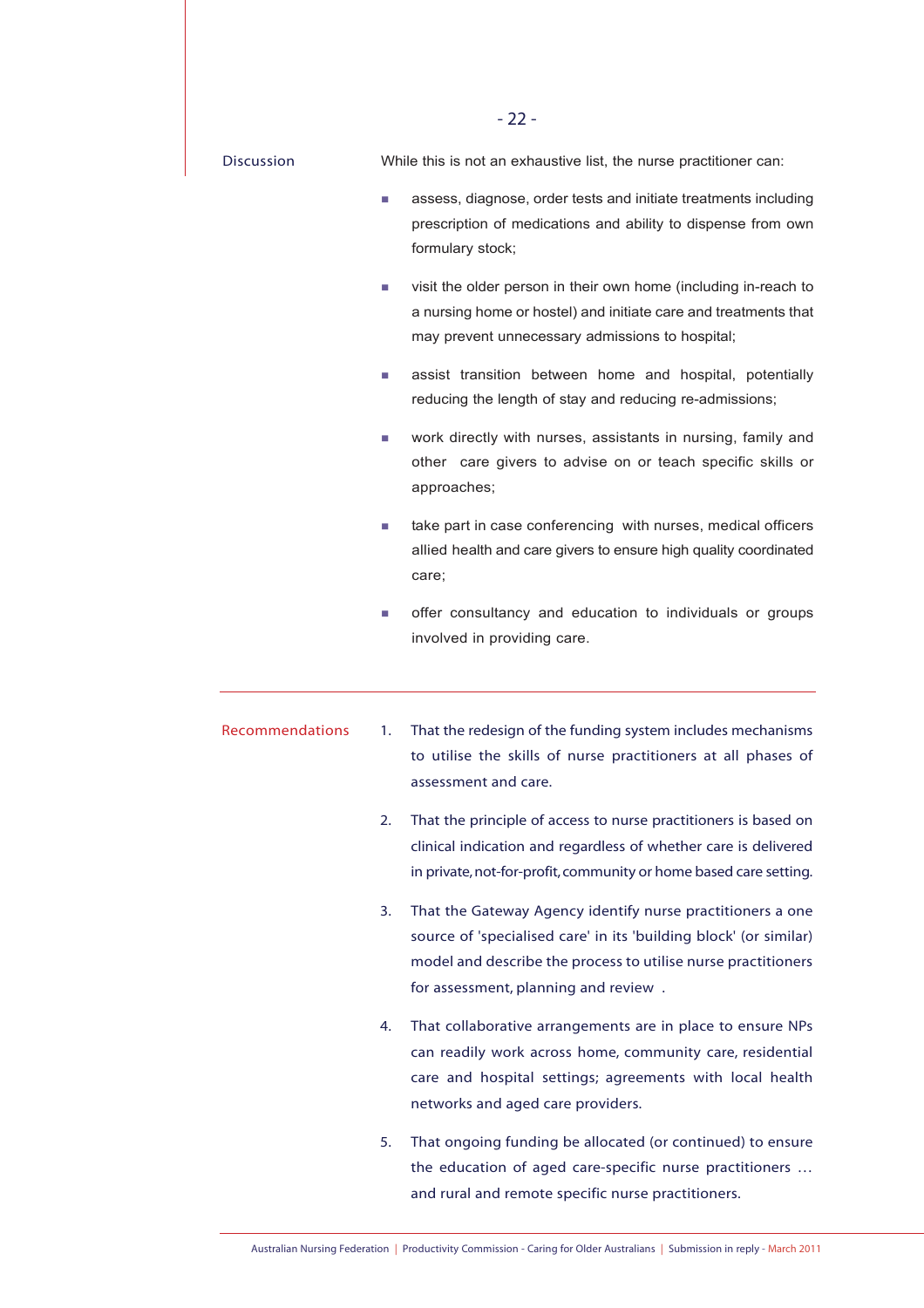#### 10. TEACHING RESIDENTIAL AGED CARE FACILITIES

| <b>Teaching residential</b><br>aged care facilities | The ANF is pleased that the Productivity Commission Draft<br>report acknowledges, "improving access to education and<br>training, developing well articulated career paths", "More training<br>opportunities for staff in remote locations are needed"                                                              |  |  |  |  |  |  |
|-----------------------------------------------------|---------------------------------------------------------------------------------------------------------------------------------------------------------------------------------------------------------------------------------------------------------------------------------------------------------------------|--|--|--|--|--|--|
| <b>Discussion</b>                                   | The draft report touches on the research by Professor Andrew<br>Robinson, Professor of Aged Care Nursing and Director of Wicking<br>Dementia Research and Education Centre, Menzies Research<br>Institute, University of Tasmania.                                                                                  |  |  |  |  |  |  |
|                                                     | Professor Robinson addresses these issues through the Teaching<br>Nursing Home initiative in residential aged care facilities.                                                                                                                                                                                      |  |  |  |  |  |  |
|                                                     | We believe that implementing this approach and supporting this<br>initiative is paramount to attracting and retaining qualified nursing<br>and care staff to aged care.                                                                                                                                             |  |  |  |  |  |  |
|                                                     | For the future of nursing to deal with the complex care needs and<br>co-morbidities that are increasing through our ageing population<br>we need to fund these models of care to promote and encourage<br>nursing in this sector for future sustainability.                                                         |  |  |  |  |  |  |
|                                                     | The ANF strongly agree with Draft recommendation 11.3.                                                                                                                                                                                                                                                              |  |  |  |  |  |  |
|                                                     | The ANF agrees with Draft recommendation 11.4 to expand<br>teaching aged care services. However a more detailed plan of the<br>extent of the expansion should be further explored through<br>Professor Robinson's model of care and trialed throughout<br>Australia with appropriate funding to support this model. |  |  |  |  |  |  |
| Recommendations                                     | Fund 30 teaching nursing hubs across Australia (\$1 million<br>1.<br>per hub) to build capacity, to improve student experience<br>and recruitment.                                                                                                                                                                  |  |  |  |  |  |  |
|                                                     | Focus on hospital avoidance admissions through improved<br>2.<br>staffing and skill sets as above, and through employment of<br>funded Nurse Practitioners in cluster groupings; fund one<br>Nurse Practitioner for each 300 bed cluster.                                                                           |  |  |  |  |  |  |
|                                                     | Fund and implement clinical governance and leadership<br>3.<br>programs to move the focus away from the current business<br>model and back to a clinical model of care.                                                                                                                                             |  |  |  |  |  |  |

Australian Nursing Federation | Productivity Commission - Caring for Older Australians | Submission in reply - March 2011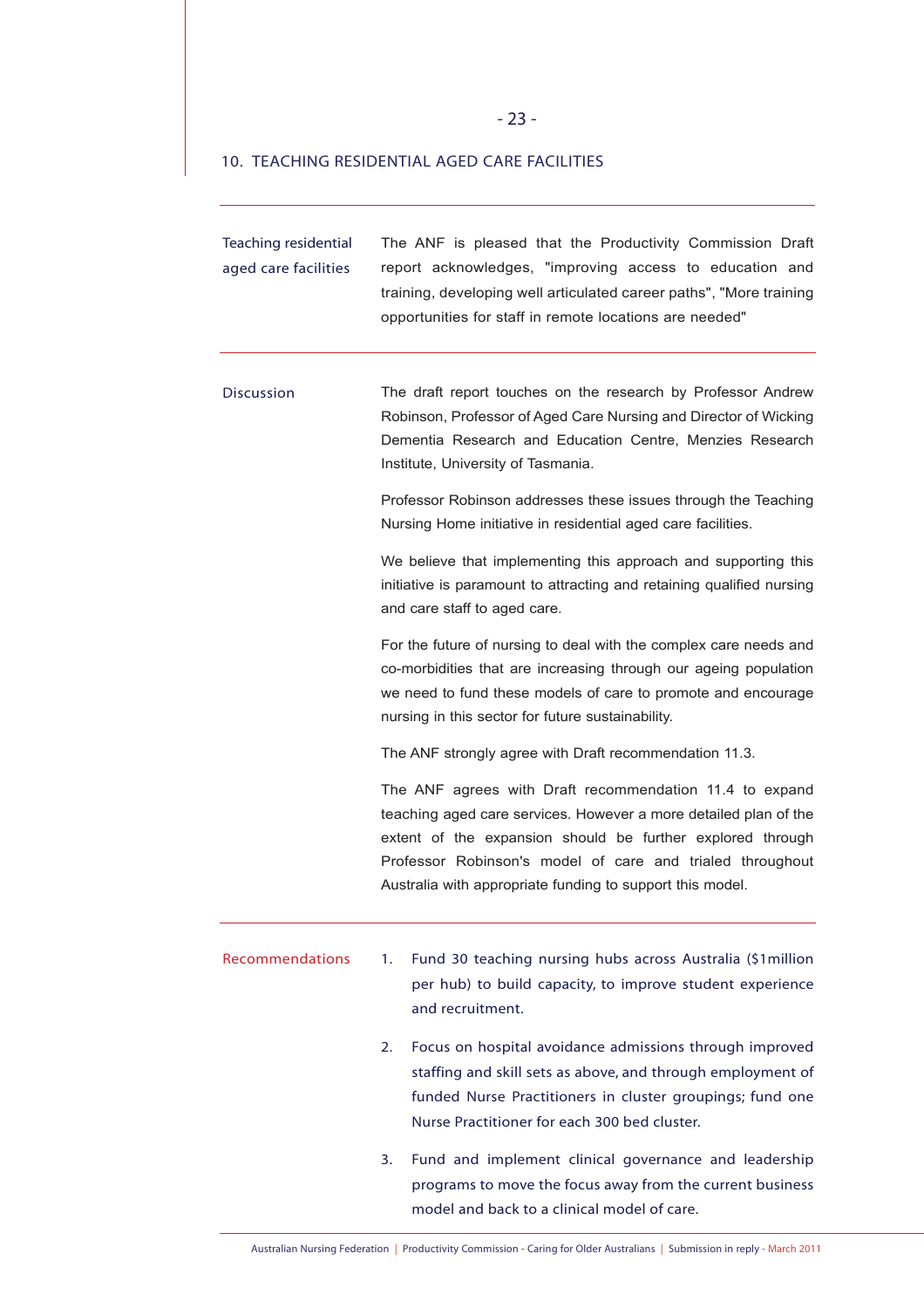#### References

Armstrong, F. (2009) *Ensuring Quality, Safety and Positive Patient Outcomes: Why Investing in Nursing Makes \$ense,* Australian Nursing Federation.

Cameron, M., Ibrahim, J., Ow, P. & Balding, C. (2009) *Clinical Governance and Risk Management in Residential Aged Care: Caring is not a Substitute for Good Risk Management* PowerPoint presentation.

Chan, C.C.A.. et al. (2004) 'Nursing Crisis: Retention Strategies for Hospital Administrators' *Research and Practice in Human Resource Management,* 12:2, pp 31-56.

Cho, S-H. et al. (2003) 'The Effects of Nurse Staffing on Adverse Events, Morbidity, Mortality and Medical Costs' *Nursing Research*, 52: 2 pp 71-79.

Duffield, C., Forbes, J., Fallon, A., Roche, M., Wise, W., & Merrick, E. (2005) 'Nursing Skill Mix and Nursing Time: The Roles of Registered Nurses and Clinical Nurse Specialists' *Australian Journal of Advanced Nursing,* 23:2, pp 14-21.

Duffield, C., Roche, M., O'Brien-Pallas, L., Diers, D. Aisbett, C., King, M., Aisbett, K. and Hall., J. (2007) *Glueing it Together: Nurses, Their Work Environment and Patient Safety,* University of Technology, Sydney.

Folbre, N. (1995) 'Holding Hands at Midnight: The Paradox of Caring Labor' *Feminist Economics*, 1:1, pp 73-92.

Gordon, S. (2006) 'What do Nurses Really do?' *Topics in Advanced Practice Nursing* eJournal. 6 (1).

Nelson, J. (1999) 'Of Markets and Martyrs: Is it OK to Pay Well for Care?' Feminist Economics, 5:3, pp 43-59.

Paley, J. (2002) 'Caring as a Slave Morality' *Journal of Advanced Nursing*, 40:1 pp 25-35.

Productivity Commission (2011) *Caring for Older Australians Draft Report*

Volp, K. (2006) *Let's Talk Nursing,* Queensland Nurses' Union retrieved 2 March, 2011 from http://www.qnu.org.au/members-only/resources/campaign/lets-talk-nursing-resources?SQ\_ACTION=login.

#### Footnotes

- 1. See for the example the work of Duffield et al (2005, 2007).
- 2. Australian Pharmaceutical Advisory Council (2002) *Guidelines for Medication Management in Residential Aged Care Facilities*. 3rd Ed. Commonwealth of Australia.
- 3. Australian Nursing Federation (2002) *Nursing Guidelines for the Management of Medicines in an Aged Care Setting.* [Booklet] ANF, RCNA, Geriaction.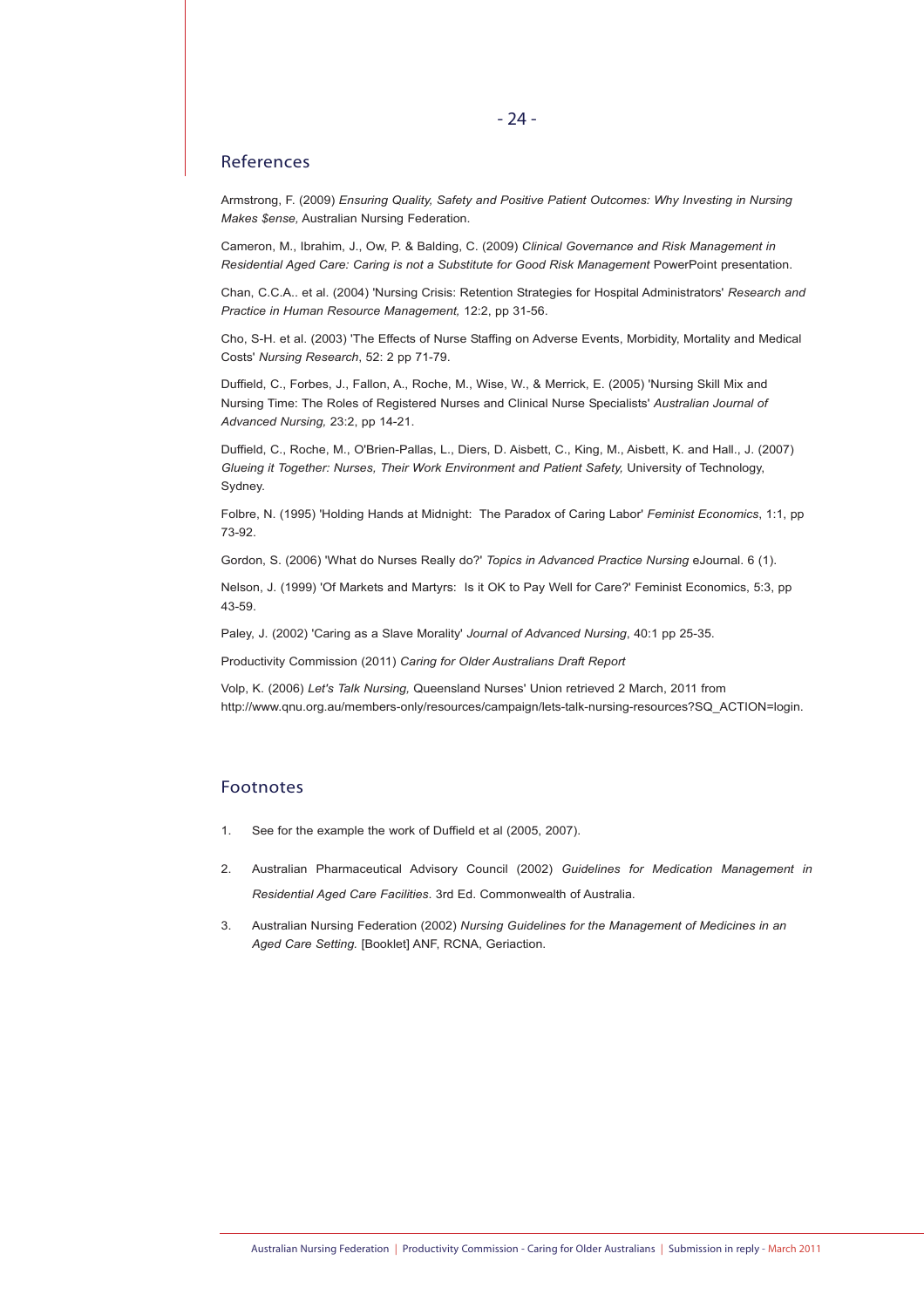## Attachment 1 ANF Final Submission Productivity Commission Caring for Older Australians

#### **DRAFT**

#### **WITHOUT PREJUDICE**

#### **NATIONAL RESIDENTIAL AGED CARE SECTOR FRAMEWORK AGREEMENT**

#### 1. **Purpose**

- (a) The intention of this Agreement is to provide a national framework agreement covering the commonwealth , unions , providers in the residential aged care sector and their employees who are responsible for providing or assisting in the provision of nursing services.
- (b) The Agreement sets out the framework for achieving both sector wide and enterprise level improvements in service delivery and quality of care to residents.

#### 2. **Objectives**

The shared objectives of the parties are to:

- (a) Enhance the capacity of aged care providers to achieve the outcome standards as determined by the Commonwealth through increased efficiency and effectiveness;
- (b) Facilitate greater flexibility in working arrangements;
- (c) Improve employment opportunities, career path development and skill acquisition by employees across the sector;
- (d) Ensure the gains from improved productivity and changes in workplace culture are shared equitably;
- (e) Develop and pursue changes on a co-operative basis through consultative processes.
- (f) To enable .providers to pay competitive wages to nurses and other care staff.

#### 3. **Operation of Agreement**

This Agreement shall operate from (insert date) and shall continue for a period of two years.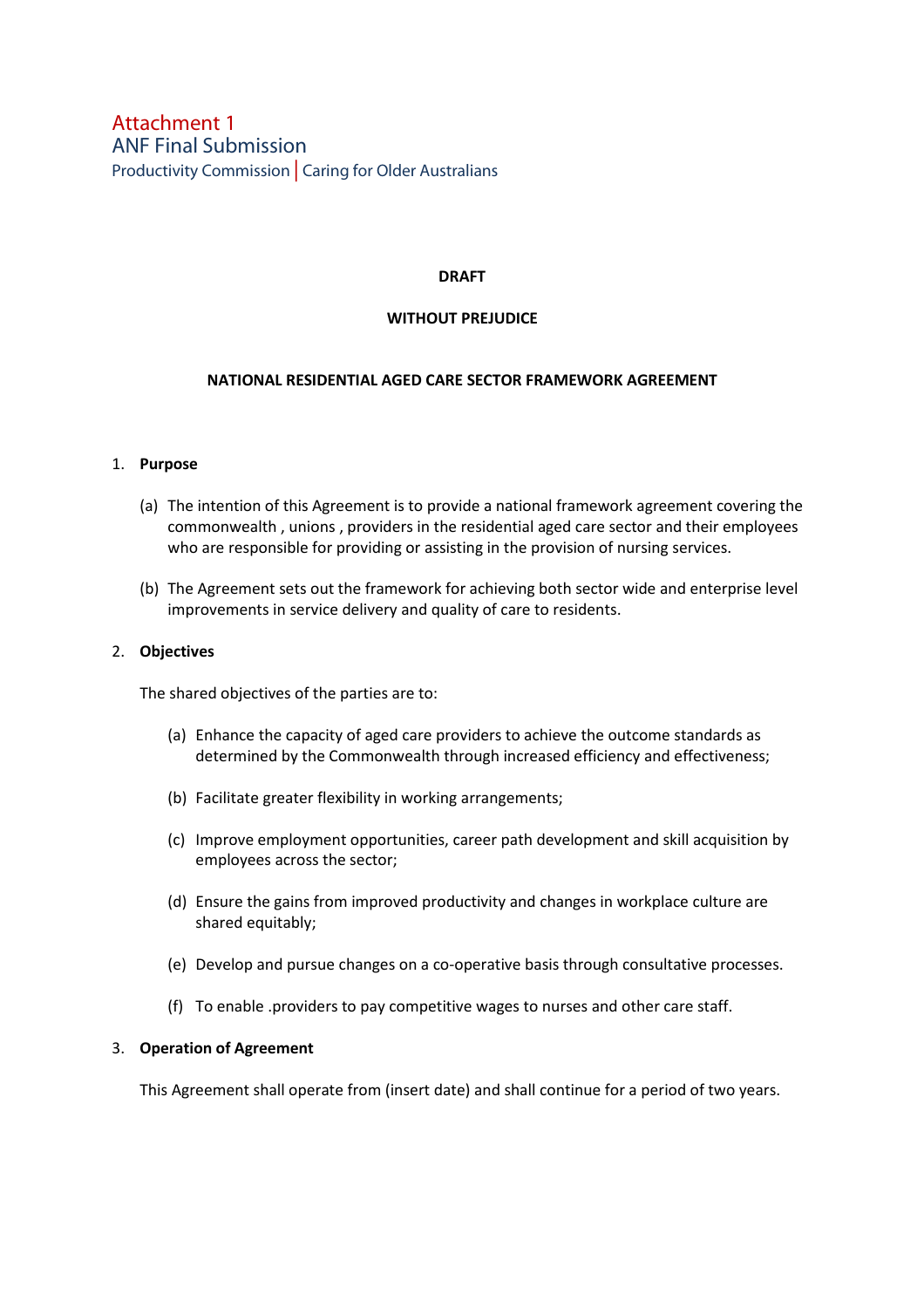#### 4. **Application**

This Agreement shall be binding on the following unions, employer organisations and the Commonwealth:

(Insert organisations)

#### **5. Commonwealth Funding**

The commonwealth agree that salary supplementary funding will be made available to employers who enter into enterprise agreements which accord with the national residential aged care sector framework agreement and with the provisions of the Fair Work Act 2009 The supplementary funding will allow providers to establish and/or and maintain wages for nurses and other direct care staff consistent with Schedule A of this agreement.

#### 6. **Productivity**

The parties agree that productivity measurement in the aged care sector is difficult to quantify. A multi-factorial productivity assessment approach is needed which considers organisational effectiveness, service quality and changes which promote the aged care sector as a high quality and rewarding sector in which to work. Indicators should relate to both sector wide improvements and to agreed goals for improvement at the enterprise level.

#### 7. **Sector Wide Reforms**

(a) The parties agree that sector wide reforms leading to efficiency gains and improved effectiveness will be achieved through implementation of relevant recommendations from:

(Insert key reports) For example

- Productivity Commission Report Caring for Older Australians
- House of Reps Standing Committee Report on Employment and Workplace Relations, Making it Fair, Pay Equity and Associated issues

Additional improvements sector wide will be achieved through reform programs including initiatives that improve the recruitment and retention of nurses and care staff, OHS performance improvement, targeted professional development and training initiatives for the sectors and workforce programs that promote flexibility and balance between the work and family obligations of employees.

- (b) Specific reforms agreed to by the parties include:
	- The development and implementation of resident care teams specifically suitable for the residential aged care sector and that are appropriate for the diverse needs of clients between and within particular services
	- Occupational health and Safety

The parties agree to formulate and implement appropriate policies and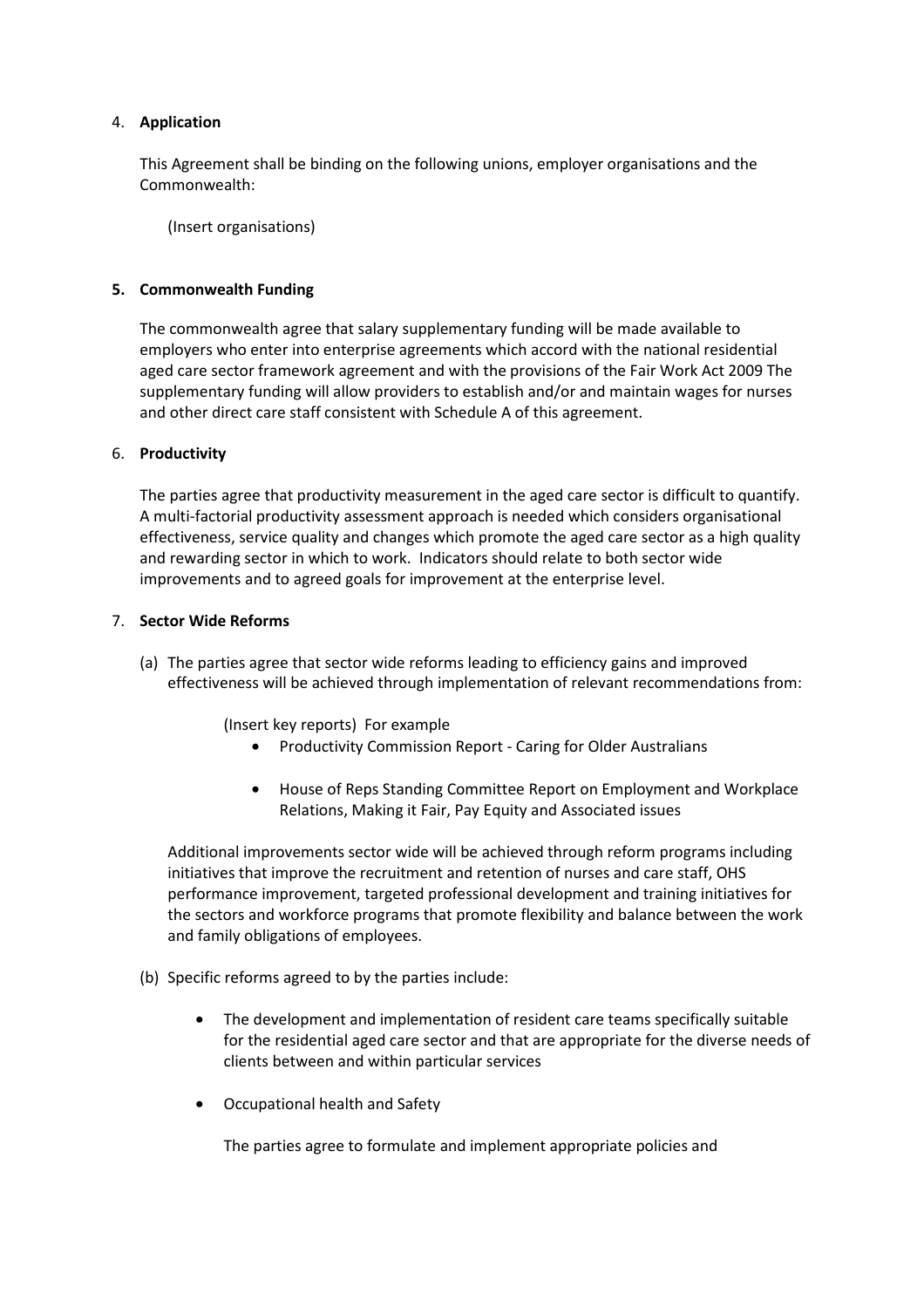practices to achieve a sustainable improvement in the Occupational Health and Safety performance of the aged care industry.

- Portability of entitlements
- Industry Training

The parties are committed to the development and implementation of an industry wide training system which includes sector specific aged care requirements, organized under the umbrella of the relevant Industry Skills Council. Training will be based on national competency standards, and accredited training courses and programs.

#### 8. **Enterprise Level Reforms**

- (a) Enterprise Level Objectives
	- Enterprise levels reforms shall be directed towards initiatives that will achieve demonstrable improvements in the, efficiency and flexibility of the enterprise which are aimed at achieving 'best practice' outcomes.
- (b) Definition of Enterprise Level

Enterprise level bargaining may result in workplace reform at:

- an individual worksite or service operated by a single provider
- a number of sites owned by one employer group

at an employer association level

(c) Joint Bargaining Units

Joint Bargaining Units will be responsible for negotiating enterprise level reforms. Unless otherwise agreed, Joint Bargaining Units will comprise management, union and employee representatives.

- (i) Unions and employee representatives in the enterprise will negotiate as a Single Bargaining Unit.
- (d) Certification

Agreements reached at the enterprise level in terms consistent with this Framework Agreement will be submitted for certification with FWA and, once certified, lodged with DOHA.

(e) Reform Initiatives

Enterprise level reform initiatives may include, but not be restricted to: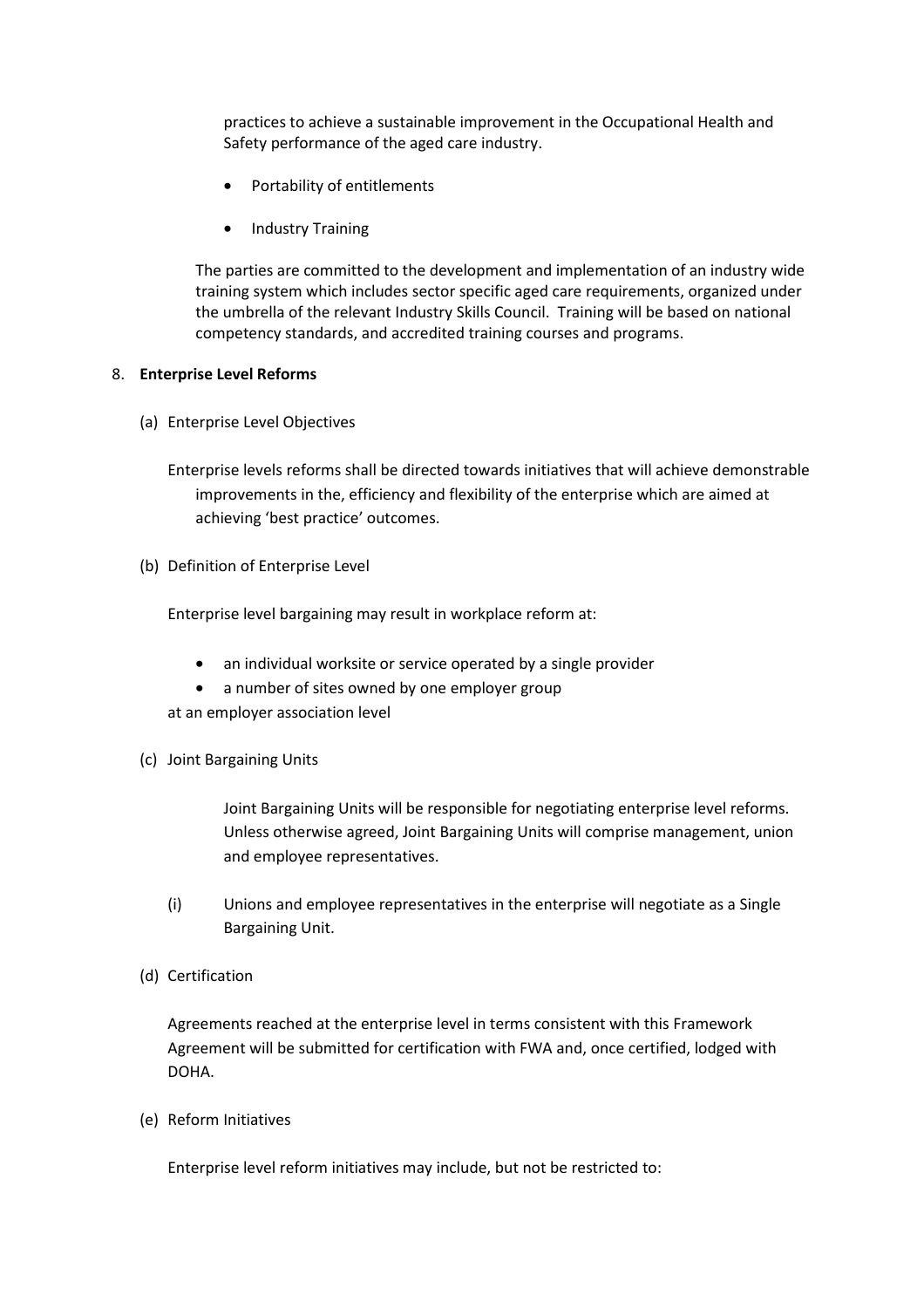- (i) Improvements in work organisation and job design;
- (ii) Continuous improvement programs and quality assurance;
- (iii) Optimum utilization of capital equipment and new technology;
- (iv) Introduction of consultative committees and improved communications processes leading to a more co-operative workplace culture;
- (v) Multiskilling (with the objective of increasing the skills of an employee to undertake a greater variety of rewarding functions that are compatible with their base role) and demarcation issues;
- (vi) More flexible leave provisions including arrangements for workers with family responsibilities;
- (vii) Training and skill development programs
- (viii) Rosters and hours of work;
- (ix) Extension of permanent part time work;
- (x) Annualised salaries;
- (xi) Time off in lieu of overtime;
- (xii) Occupational health and safety and equal employment policies and processes.
- (x111) Industrial relations practices
- (f) Principles of Change
	- (i) Any changes arising out of such negotiations must be designed to further enhance the effectiveness of the organisation to improve:
		- the quality of services to the resident; and
		- the work environment of employees.
	- (ii) The parties agree that any change process based on narrow criteria of cost offsets is inimical to the development of best practice and continuous improvements in the enterprise and is to be avoided.
	- (iii) The parties also agree that employment security is a fundamental principle of the Agreement.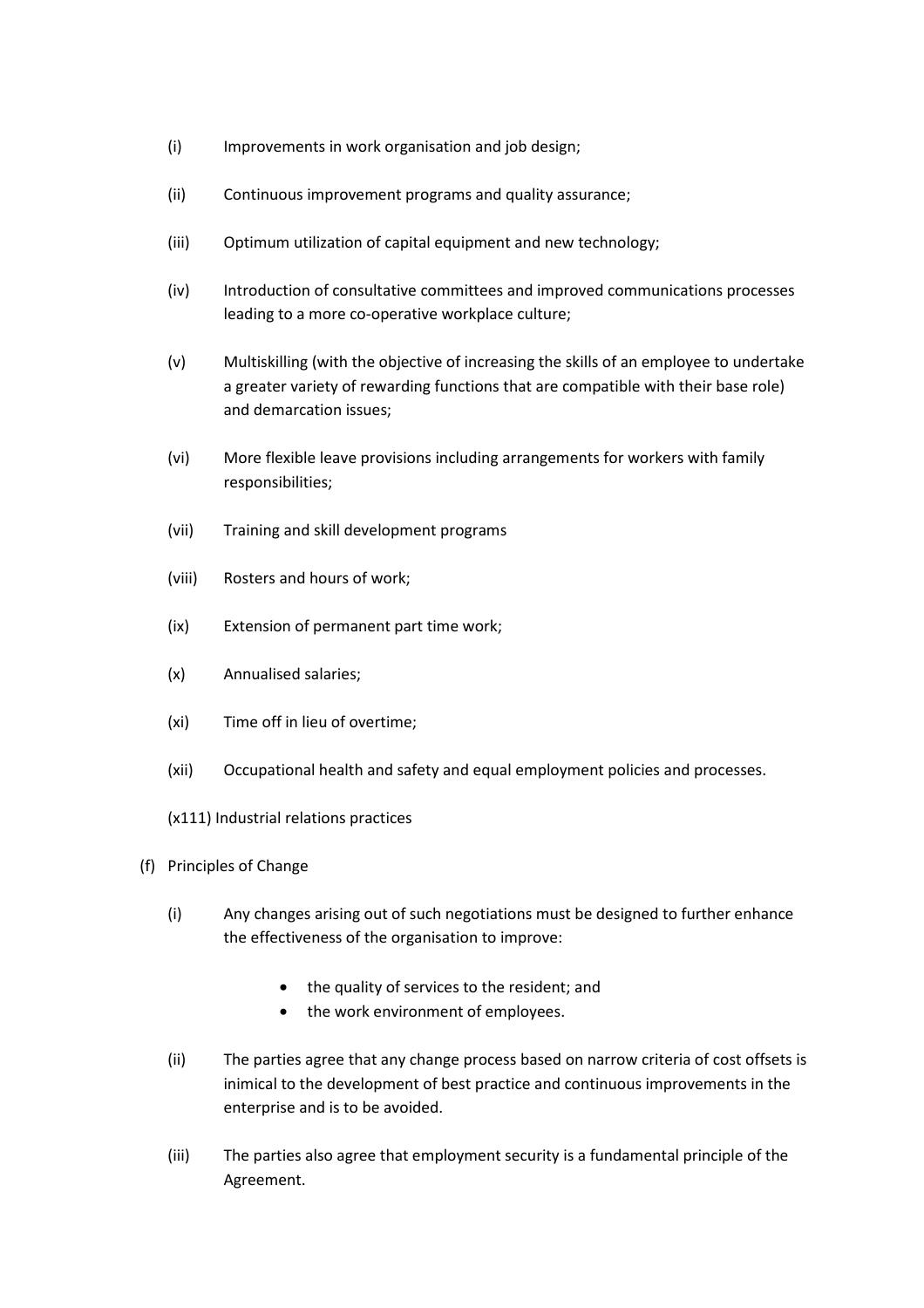#### 9. **Wage Increases and Funding**

In recognition of the improvements to efficiency and flexibility flowing from implementation of the reforms and changes outlined in the Agreement, the parties agree that the weekly wage rates shall apply in accordance with Schedule A to this Agreement and shall be reflected in the wages payable under the enterprise agreement.

#### 10. **Industry Wide Enterprise Bargaining Committee**

The parties to this Agreement shall be responsible for the implementation of the reforms proposed under this Agreement. The parties to this Agreement shall meet as the Aged Care Enterprise Bargaining Committee. The Committee will meet three times per year for the purposes of implementation and ongoing assessment of the implementation of this Agreement.

#### 11. **Dispute Resolution**

It is agreed by the parties that any disputes which arise as a consequence of this Agreement shall be dealt with in the following manner:

- (i) If the dispute is a localized matter the dispute should be resolved in accordance with the dispute settling procedure contained in the appropriate award.
- (ii) If the dispute relates to matters of a broader nature arising from this Agreement the matter should be directed to the Committee referred to in Clause 9.
- (iii) If the matter cannot be resolved by Committee the matter shall be referred to the Fair Work Australia.

#### **Signatories**

#### **Schedule A (to be included)**

Wages Schedule to set out the wages payable to each nursing classification in each state and territory.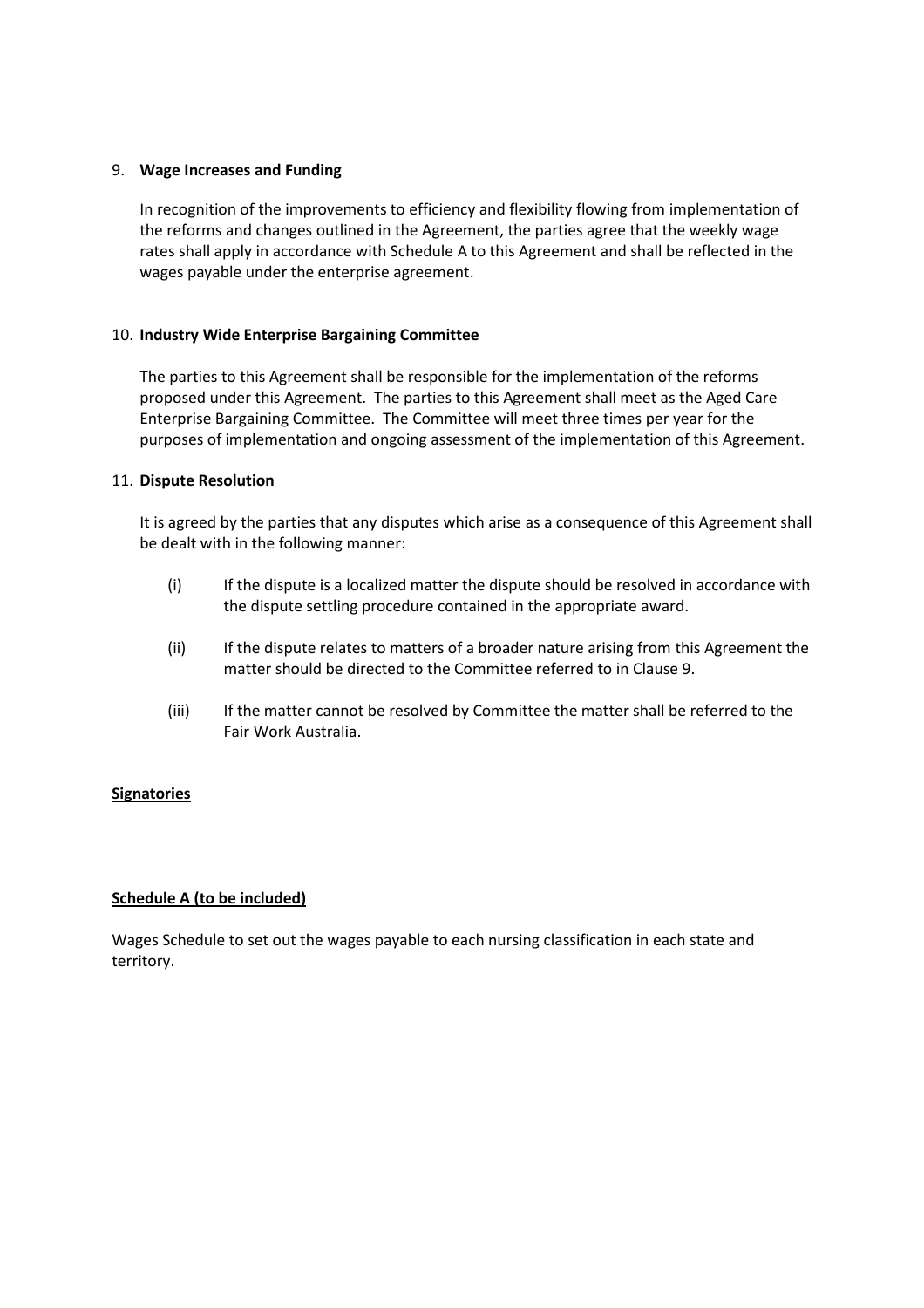

#### **Estimates of the cost of addressing current wage differentials for nursing staff employed in residential aged care as at January 2011**

| <b>State</b>                                                                            |                                            | <b>Public Sector</b> | <b>Private Aged Care</b> | \$ Difference | \$ x EFT     | $$ \times 52$    |
|-----------------------------------------------------------------------------------------|--------------------------------------------|----------------------|--------------------------|---------------|--------------|------------------|
| <b>NSW</b>                                                                              | 3,850 EFT RN                               | 1,382.50             | 1,237.28                 | 145.22        | 559,097.00   | 29,073,044.00    |
|                                                                                         | 2,865 EFT EN                               | 945.00               | 909.72                   | 35.28         | 101,077.20   | 5,256,014.40     |
|                                                                                         | 14,690 EFT AN/PC                           | 753.00               | 676.40                   | 76.60         | 1,125,254.00 | 58,513,208.00    |
| <b>VIC</b>                                                                              | 3,463 EFT RN                               | 1,240.40             | 1,117.68                 | 122.72        | 424,979.36   | 22,098,926.72    |
|                                                                                         | 2,577 EFT EN                               | 869.50               | 793.66                   | 75.84         | 195,439.68   | 10,162,863.36    |
|                                                                                         | 13.212 EFT AN/PC                           | 775.00               | 720.85                   | 54.15         | 715,429.80   | 37,202,349.60    |
| QLD                                                                                     | 2,107 EFT RN                               | 1,343.30             | 1,143.93                 | 199.37        | 420,072.59   | 21,843,774.68    |
|                                                                                         | 1,568 EFT EN                               | 938.55               | 880.25                   | 58.30         | 91,414.40    | 4,753,548.80     |
|                                                                                         | 8.038 EFT AN/PC                            | 851.50               | 764.26                   | 87.24         | 701,235.12   | 36,464,226.24    |
| <b>SA</b>                                                                               | 1,199 EFT RN                               | 1.299.15             | 1,040.06                 | 259.09        | 310,648.91   | 16, 153, 743. 32 |
|                                                                                         | 892 EFT EN                                 | 888.15               | 758.10                   | 130.05        | 116,004.60   | 6,032,239.20     |
|                                                                                         | 4,573 EFT AN/PC                            | 790.26               | 672.22                   | 118.04        | 539,796.92   | 28,069,439.84    |
| <b>WA</b>                                                                               | 969 EFT RN                                 | 1.244.00             | 1,123.52                 | 120.48        | 116,745.12   | 6,070,746.24     |
|                                                                                         | <b>721 EFT EN</b>                          | 934.48               | 812.11                   | 122.37        | 88,228.77    | 4,587,896.04     |
|                                                                                         | 3.696 EFT AN/PC                            | 790.26               | 709.40                   | 80.86         | 298,858.56   | 15,540,645.12    |
| <b>TAS</b>                                                                              | 363 EFT RN                                 | 1,286.47             | 1,152.73                 | 133.74        | 48,547.62    | 2,524,476.24     |
|                                                                                         | <b>270 EFT EN</b>                          | 973.05               | 836.17                   | 136.88        | 36,957.60    | 1,921,795.20     |
|                                                                                         | 1,386 EFT AN/PC                            | 790.26               | 709.40                   | 80.86         | 112,071.96   | 5,827,741.92     |
| <b>NT</b>                                                                               | 48 EFT RN                                  | 1,338.90             | 1,112.01                 | 226.89        | 10,890.72    | 566,317.44       |
|                                                                                         | 36 EFT EN                                  | 981.10               | 791.69                   | 189.41        | 6,818.76     | 354,575.52       |
|                                                                                         | 185 EFT AN/PC                              | 790.26               | 709.40                   | 80.86         | 14,959.10    | 777,873.20       |
| <b>ACT</b>                                                                              | 109 EFT RN                                 | 1,343.60             | 1,201.18                 | 142.42        | 15,523.78    | 807,236.56       |
|                                                                                         | 81 EFT EN                                  | 945.99               | 796.86                   | 149.13        | 12,079.53    | 628,135.56       |
|                                                                                         | 416 EFT AN/PC                              | 781.54               | 713.26                   | 68.28         | 28,404.48    | 1,477,032.96     |
| <b>TOTAL</b>                                                                            |                                            |                      |                          |               |              | 316,707,850.16   |
|                                                                                         | <b>Total plus Award/Agreement Benefits</b> |                      |                          |               |              | 411,720,205.21   |
| Total plus Award/Agreement Benefits plus staff on costs to close gap as at January 2011 |                                            |                      |                          |               |              | 494.064.246.25   |

**Further annual adjustment assuming 4% increase in the public sector and 2% increase in private aged care (for subsequent year 2012)**

| <b>TOTAL annual adiustment</b>                          | 62.812.074.49 |
|---------------------------------------------------------|---------------|
| <b>TOTAL plus Award/Agreement benefits</b>              | 81.655.696.84 |
| TOTAL plus Award/Agreement benefits plus staff on costs | 97.986.836.20 |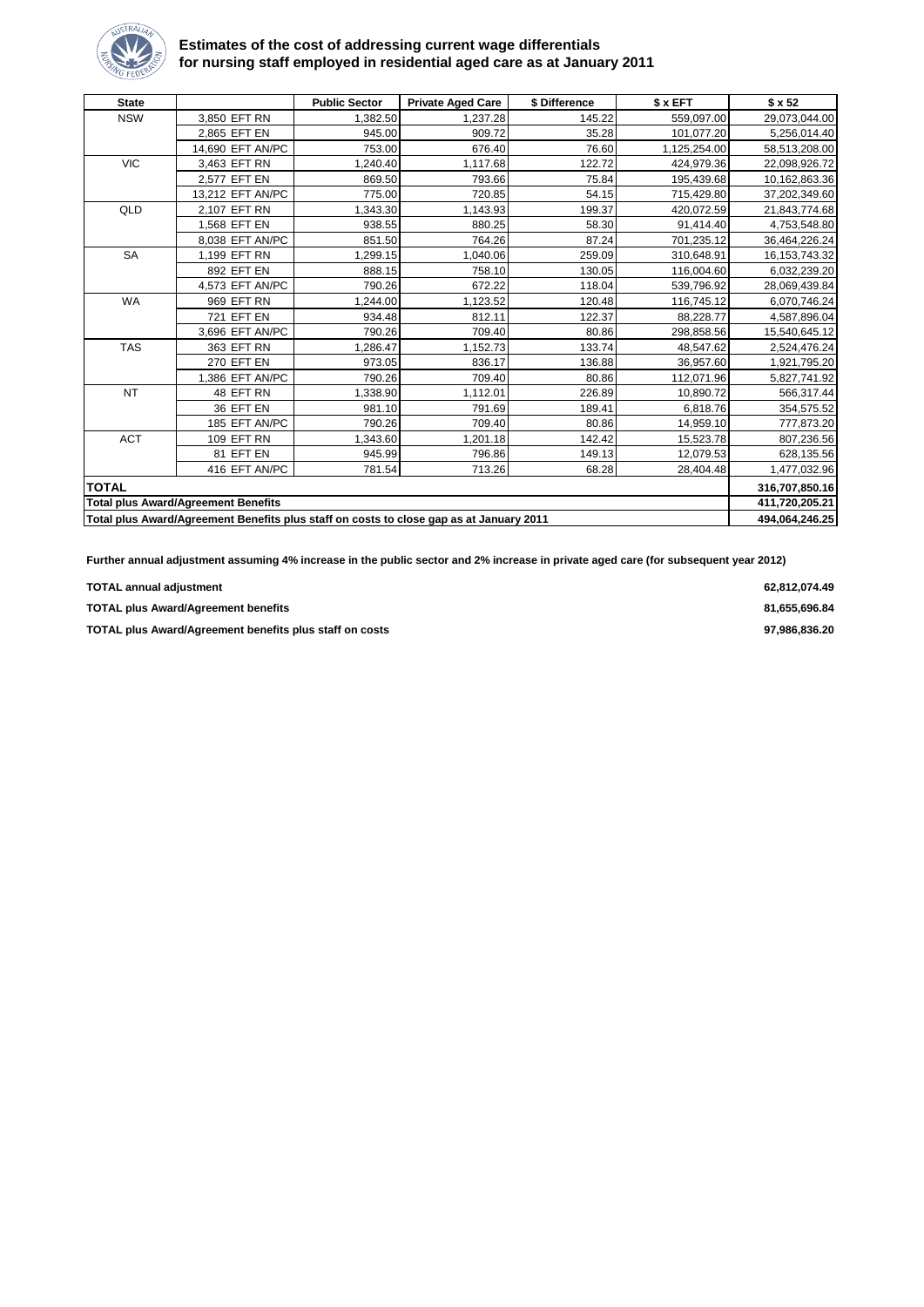

#### **Estimates of the cost of addressing current wage differentials for nursing staff employed in residential aged care projections for 2012**

#### *Annual adjustment working document*

| <b>State</b>                                                              |                                            | <b>Public Sector</b> | 4%       | <b>Private Aged Care</b> | 2%       | \$ Difference | \$ x EFT      | $$ \times 52$ |
|---------------------------------------------------------------------------|--------------------------------------------|----------------------|----------|--------------------------|----------|---------------|---------------|---------------|
| <b>NSW</b>                                                                | 3,850 EFT RN                               | ,382.50              | 1,437.80 | 1,382.50                 | 1,410.15 | 27.65         | 106,452.50    | 5,535,530.00  |
|                                                                           | 2,865 EFT EN                               | 945.00               | 982.80   | 945.00                   | 963.90   | 18.90         | 54,148.50     | 2,815,722.00  |
|                                                                           | 14,690 EFT AN/PC                           | 753.00               | 783.12   | 753.00                   | 768.06   | 15.06         | 221,231.40    | 11,504,032.80 |
| <b>VIC</b>                                                                | 3,463 EFT RN                               | 1,240.40             | .290.02  | ,240.40                  | 1,265.21 | 24.81         | 85,910.10     | 4,467,325.41  |
|                                                                           | 2,577 EFT EN                               | 869.50               | 904.28   | 869.50                   | 886.89   | 17.39         | 44,814.03     | 2,330,329.56  |
|                                                                           | 13,212 EFT AN/PC                           | 775.00               | 806.00   | 775.00                   | 790.50   | 15.50         | 204,786.00    | 10,648,872.00 |
| QLD                                                                       | 2.107 EFT RN                               | 1,343.30             | ,397.03  | 1,343.30                 | 1,370.17 | 26.87         | 56,606.66     | 2,943,546.42  |
|                                                                           | 1.568 EFT EN                               | 938.55               | 976.09   | 938.55                   | 957.32   | 18.77         | 29,432.93     | 1,530,512.26  |
|                                                                           | 8.038 EFT AN/PC                            | 851.50               | 885.56   | 851.50                   | 868.53   | 17.03         | 136,887.14    | 7,118,131.28  |
| SA                                                                        | 1.199 EFT RN                               | 1.299.15             | 1,351.12 | 1,299.15                 | 1,325.13 | 25.98         | 31,153.62     | 1,619,988.08  |
|                                                                           | 892 EFT EN                                 | 888.15               | 923.68   | 888.15                   | 905.91   | 17.76         | 15,844.60     | 823,918.99    |
|                                                                           | 4.573 EFT AN/PC                            | 790.26               | 821.87   | 790.26                   | 806.07   | 15.81         | 72,277.18     | 3,758,413.34  |
| WA                                                                        | 969 EFT ERN                                | 1,244.00             | ,293.76  | 1,244.00                 | 1,268.88 | 24.88         | 24,108.72     | 1,253,653.44  |
|                                                                           | <b>721 EFT EN</b>                          | 934.48               | 971.86   | 934.48                   | 953.17   | 18.69         | 13,475.20     | 700,710.48    |
|                                                                           | 3,696 EFT AN/PC                            | 790.26               | 821.87   | 790.26                   | 806.07   | 15.81         | 58,416.02     | 3,037,633.00  |
| <b>TAS</b>                                                                | 363 EFT RN                                 | 1,286.47             | 1,337.93 | 1,286.47                 | 1,312.20 | 25.73         | 9,339.77      | 485,668.15    |
|                                                                           | <b>270 EFT EN</b>                          | 973.05               | 1,011.97 | 973.05                   | 992.51   | 19.46         | 5,254.47      | 273,232.44    |
|                                                                           | 1,386 EFT AN/PC                            | 790.26               | 821.87   | 790.26                   | 806.07   | 15.81         | 21,906.01     | 1,139,112.37  |
| <b>NT</b>                                                                 | 48 EFT RN                                  | 1,338.90             | ,392.46  | 1,338.90                 | 1,365.68 | 26.78         | 1,285.34      | 66,837.89     |
|                                                                           | 36 EFT EN                                  | 981.10               | 1,020.34 | 981.10                   | 1,000.72 | 19.62         | 706.39        | 36,732.38     |
|                                                                           | 185 EFT AN/PC                              | 790.26               | 821.87   | 790.26                   | 806.07   | 15.81         | 2,923.96      | 152,046.02    |
| <b>ACT</b>                                                                | <b>109 EFT RN</b>                          | 1,343.60             | 1,397.34 | 1,343.60                 | 1,370.47 | 26.87         | 2,929.05      | 152,310.50    |
|                                                                           | 81 EFT EN                                  | 945.99               | 983.83   | 945.99                   | 964.91   | 18.92         | 1,532.50      | 79,690.20     |
|                                                                           | 416 EFT AN/PC                              | 781.54               | 812.80   | 781.54                   | 797.17   | 15.63         | 6,502.41      | 338,125.47    |
| <b>TOTAL</b>                                                              |                                            |                      |          |                          |          |               |               | 62,812,074.49 |
|                                                                           | <b>Total plus Award/Agreement Benefits</b> |                      |          |                          |          |               |               | 81,655,696.84 |
| Total annual adjustment plus Award/Agreement Benefits plus staff on costs |                                            |                      |          |                          |          |               | 97.986.836.20 |               |

**Annual adjustment assumes 4% increase in the public sector and 2% increase in private aged care (for subsequent year 2013)**